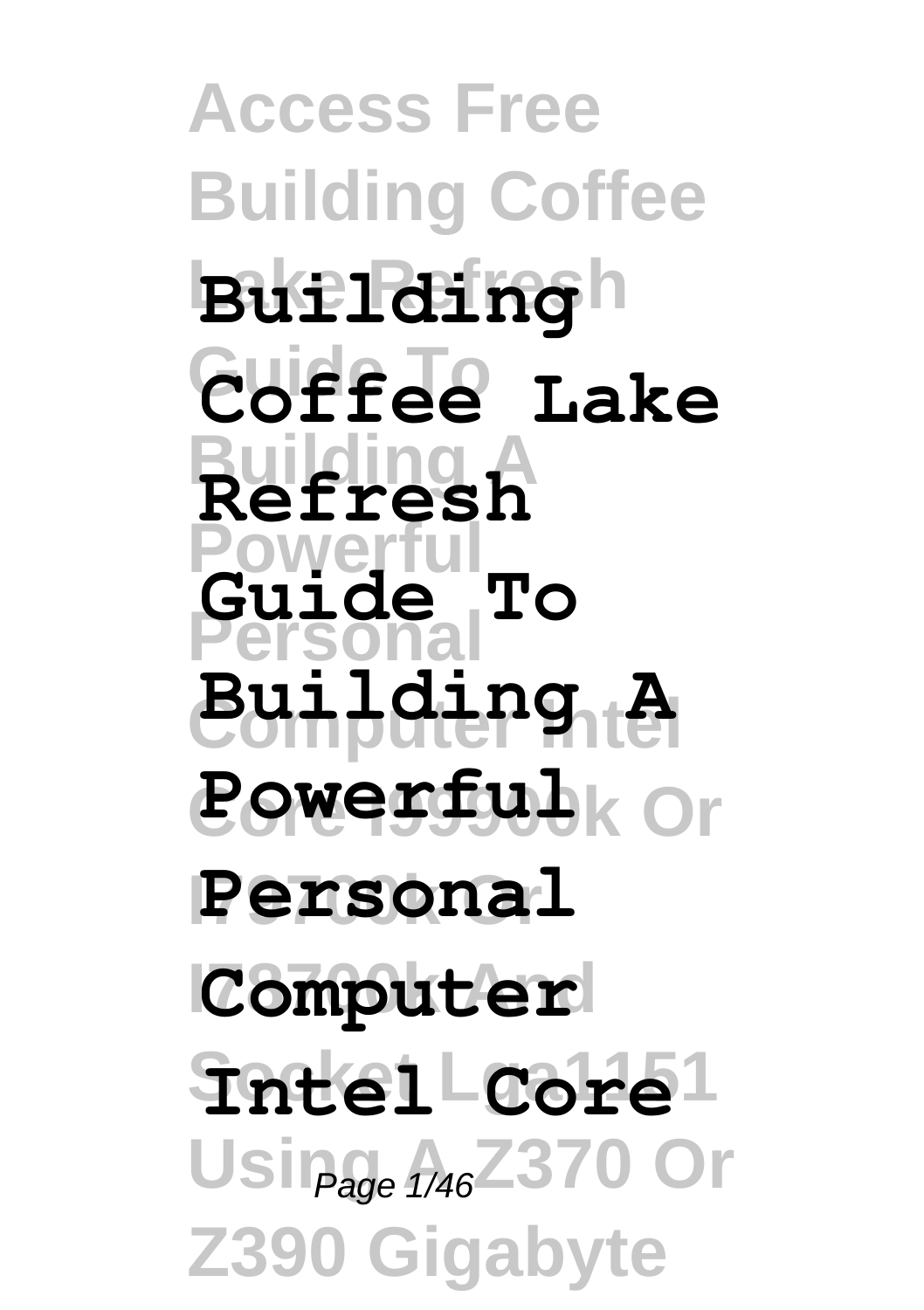**Access Free Building Coffee Lake Refresh I99900k Or Guide To I79700k Or Building A I78700k And Powerful Socket Personal Lga1151 Computer Intel Using A Core I99900k Or Z370 Or I79700k Or Z390 I78700k And Gigabyte Or** Soc<sup>Page 2/46</sup>ga1151 **Using A Z370 Or**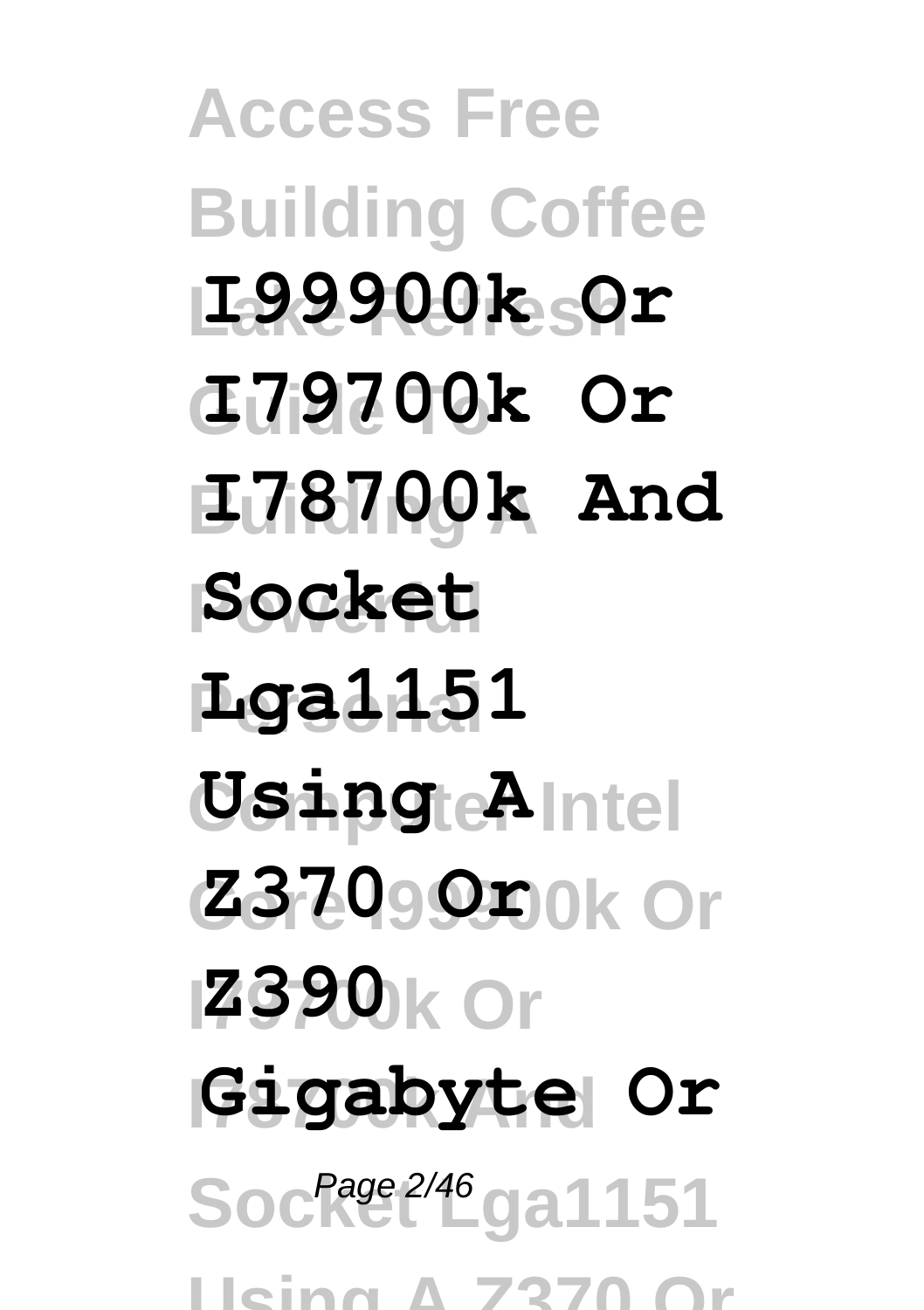**Access Free Building Coffee Asus**<br> **Refresh Guide To Motherboard** Thank you A **Powerfully** much **Building** coffee **Computer Intel lake refresh**  $6$ **anaing 900k Or I79700k Or powerful I78700k And computer intel** Soc<sup>Page 3/46</sup>ga1151 for downloading **guide to personal**

**Using A Z370 Or**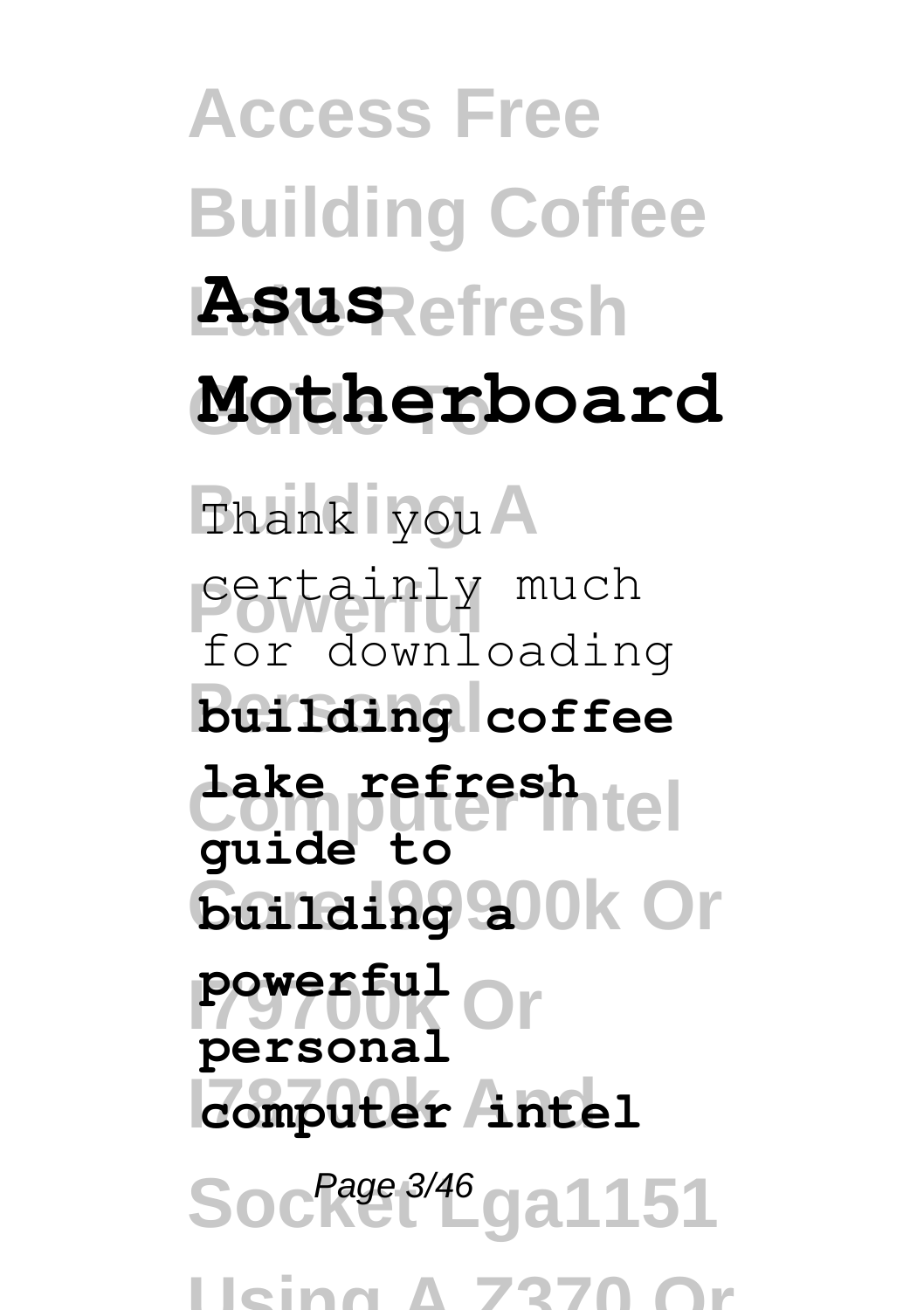**Access Free Building Coffee Lake Refresh core i99900k or Guide To i79700k or Building A socket lga1151 Powerful using a z370 or Personal z390 gigabyte or**  $m$ otherboard.Most likely you have knowledge that, numerous period for theirga1151 favorite books Or **Z390 Gigaby i78700k and asus** people have look Page 4/46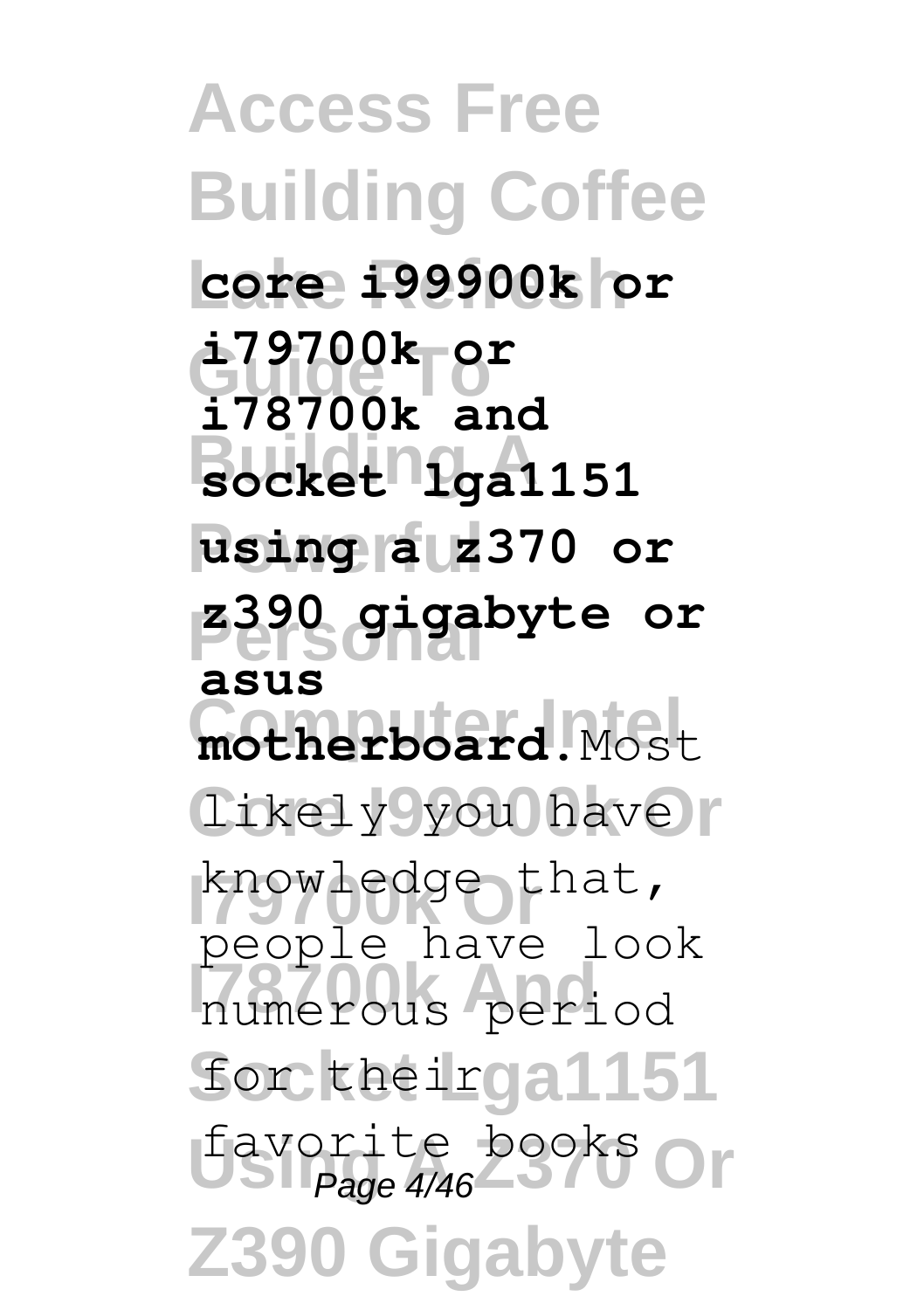**Access Free Building Coffee** bearing in mind **Guide To** this building **Building A** refresh guide to building a **Personal** powerful computer eintel<sup>el</sup> **Core I99900k Or** core i99900k or **I79700k Or** i79700k or **I78700k And** socket lga1151 using a z370 or1 z390 gigabyte or **Z390 Gigabyte** coffee lake personal i78700k and Page 5/46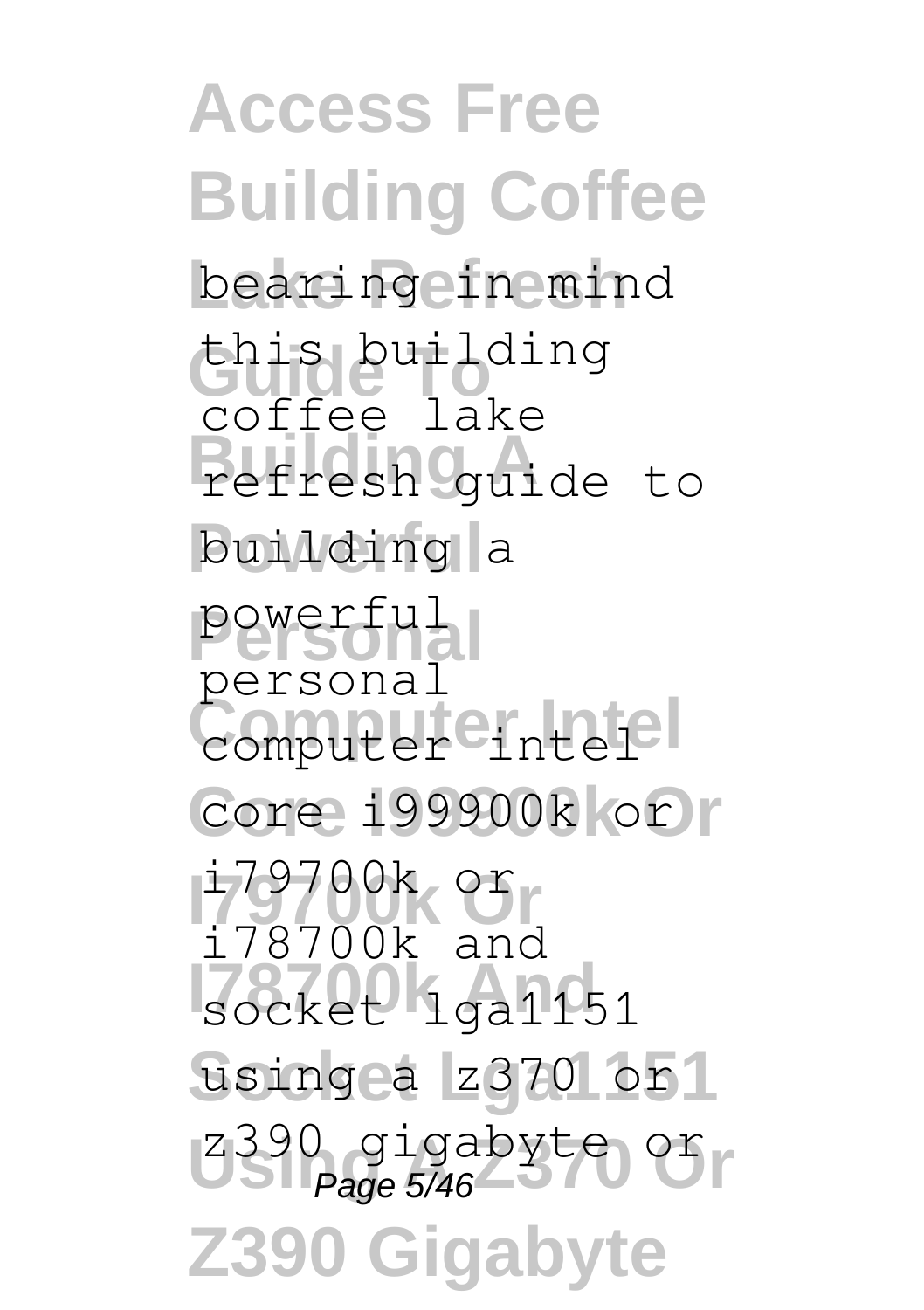**Access Free Building Coffee Lasuse Refresh** motherboard, but **Barmfull** downloads. stop stirring in

**Personal** Rather than **Computer Internal** PDF in the same **I79700k Or** way as a cup of afternoon, nd instead they 151 Duggled<br>Page 6/46<sup>2370</sup> Or **Z390 Gigabyte** coffee in the Page 6/46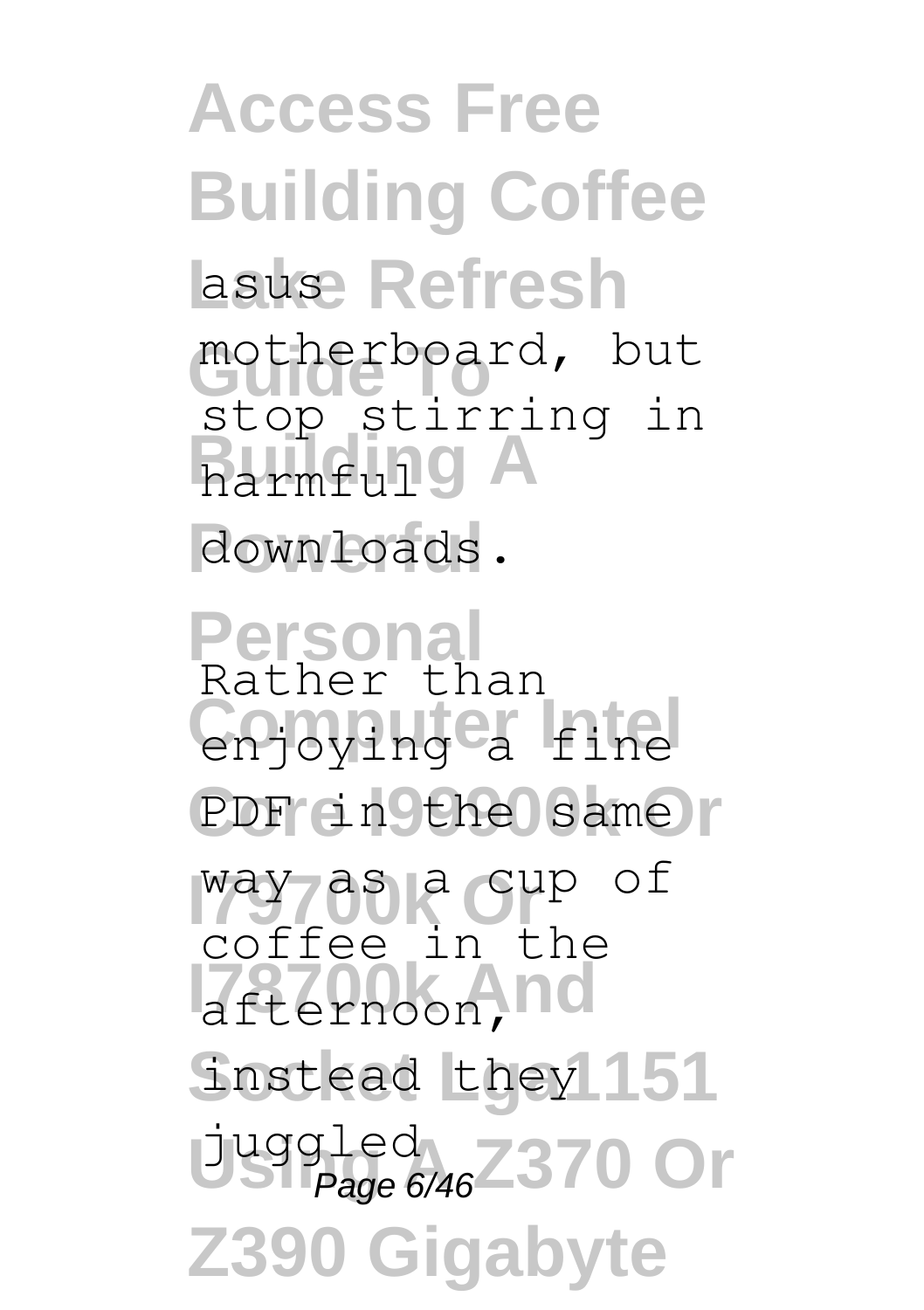**Access Free Building Coffee** considering some **Guide To** inside their **Building A Powerful building coffee Personal lake refresh Commuter** Intel powerful<sup>900</sup>k Or **I79700k Or computer intel I78700k And core i99900k or Sz9700k loga1151 i**78700k and 70 Or **Z390 Gigabyte** harmful virus **guide to personal** Page 7/46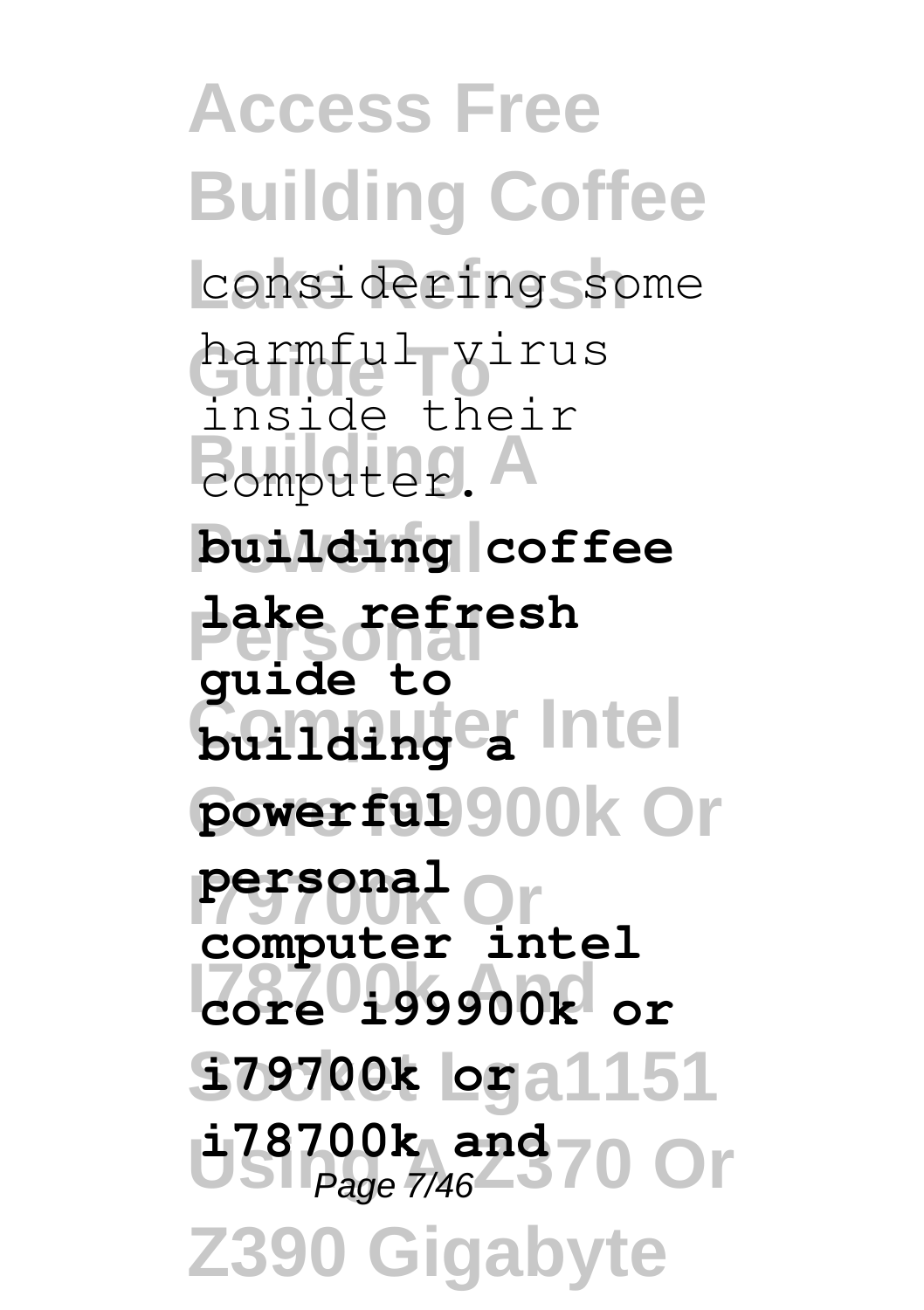**Access Free Building Coffee Lake Refresh socket lga1151 using a z<sup>370</sup> or Building A asus motherboard** is nearby in our **Personal** digital library **Computer Intel** of entry to it is set as public **I79700k Or** as a result you **I78700k And** instantly. Our digital library<sup>1</sup> **Using 2370 Or Z390 Gigabyte z390 gigabyte or** an online right can download it Page 8/46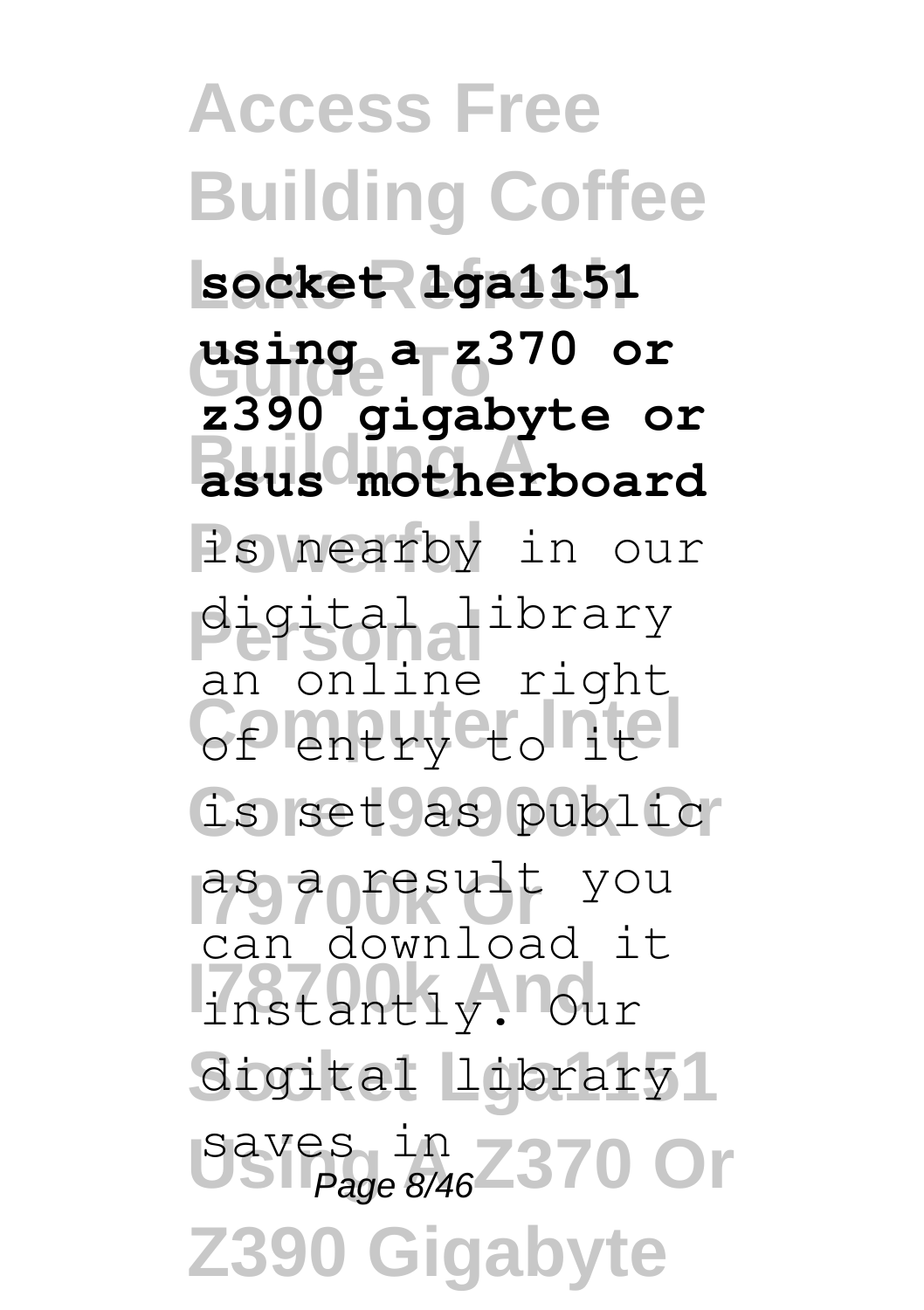**Access Free Building Coffee** compound resh **Guide To** countries, acquire the most less latency era **Personal** to download any Conce this one.el Merely said, the building coffee **Izazde to And** building aa1151 Powerful<br>Page 9/46<sup>Z370</sup> Or **Z390 Gigabyte** allowing you to of our books lake refresh Page 9/46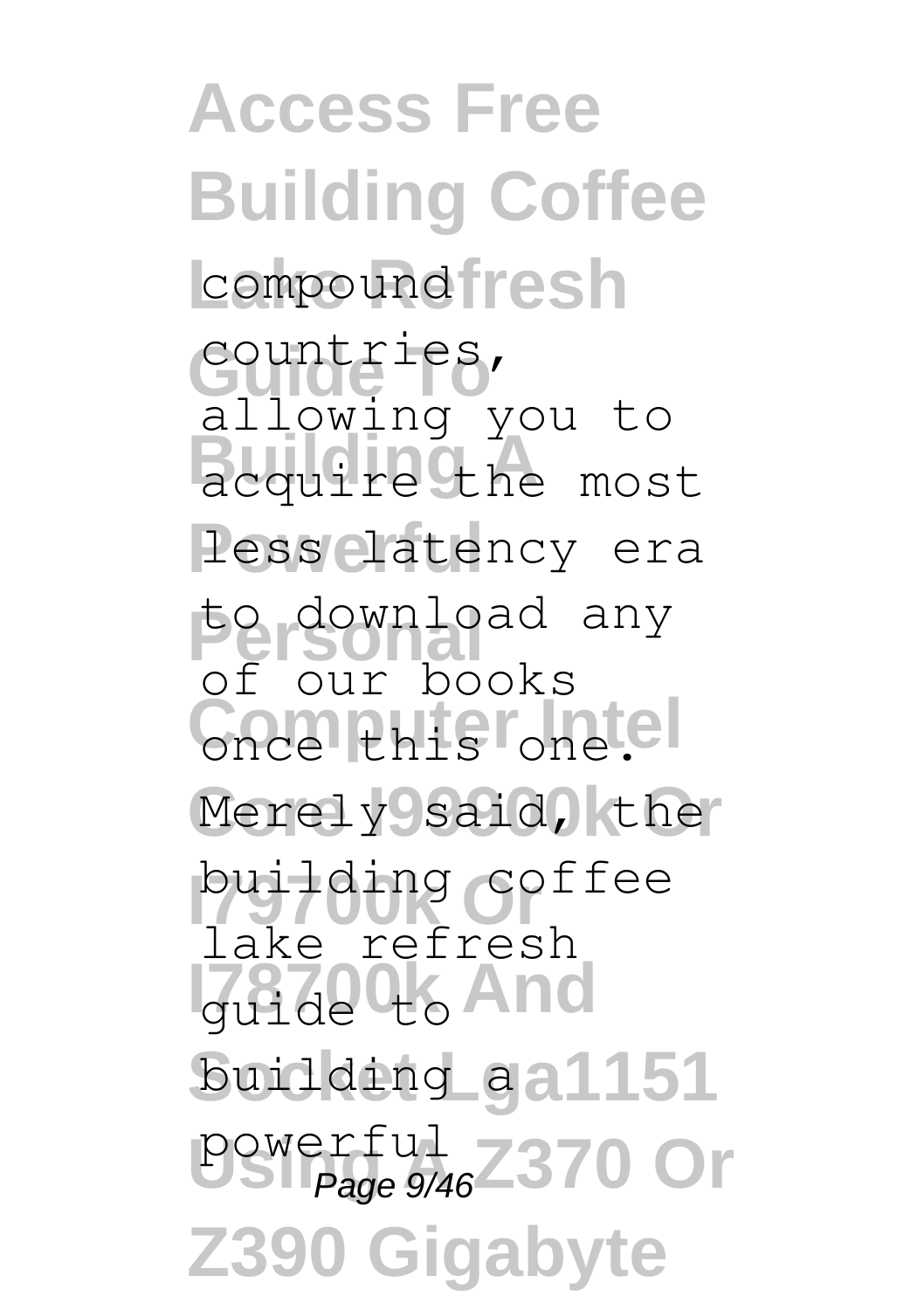**Access Free Building Coffee** personal fresh computer intel **Building A** i79700k or **Powerful** i78700k and **Personal** socket lga1151 z390 gigabyte or asus motherboard **I79700k Or** is universally any devices to **Seadket Lga1151** Usin<sub>age 10/46</sub>-370 Or **Z390 Gigabyte** core i99900k or using a z370 or compatible next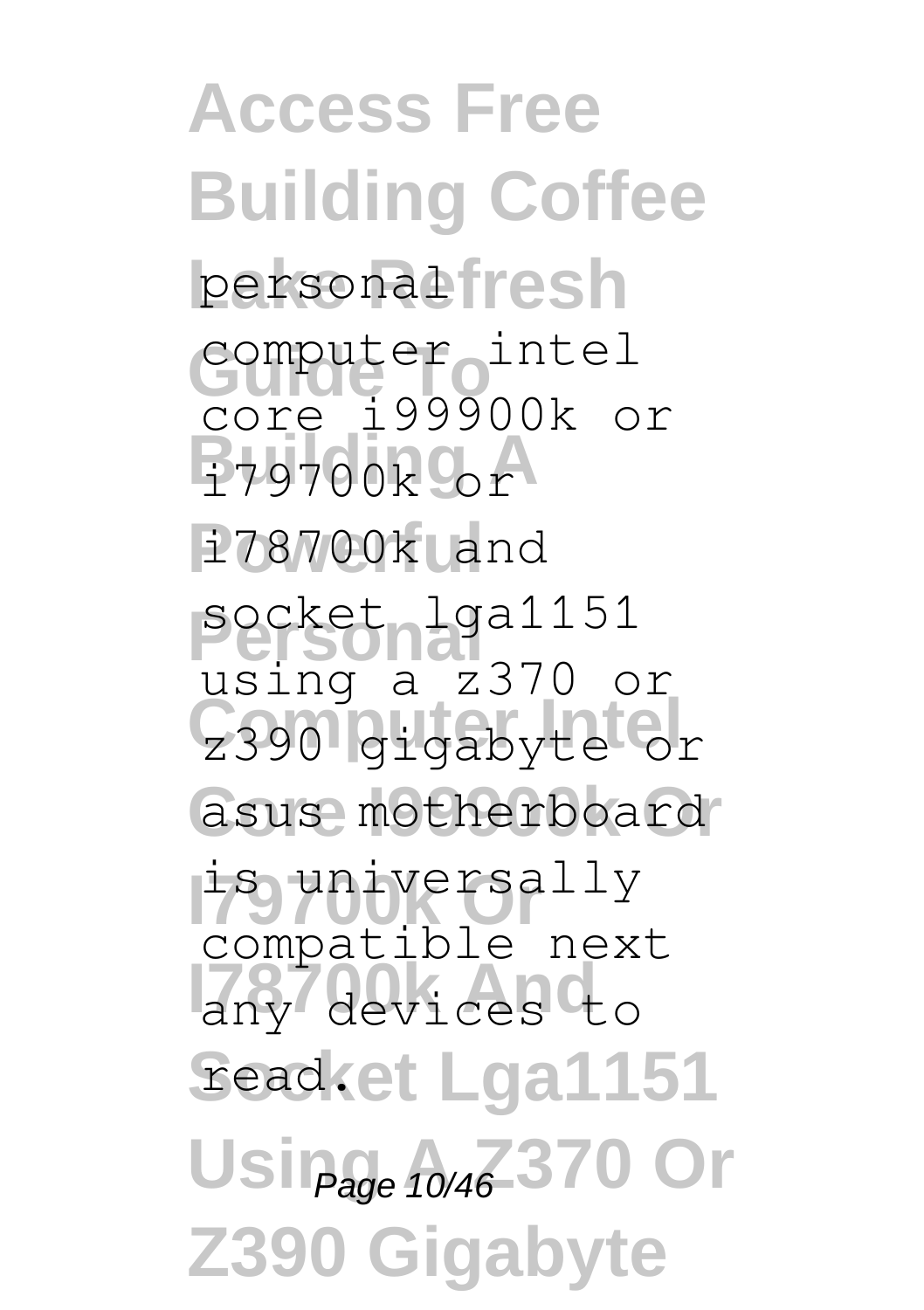**Access Free Building Coffee** Coffee Lakesh Overview - 3 **Building A** *Python Machine*  $Learning$ **Personal** *Tutorial (Data* **Computer Intel** *What to do AFTER* building your Or *Computer...* **I78700k And** in 5 Minutes — **Socket Lga1151** Tech Deals Guide How to run a<sup>a</sup> 0 Or **Z390 Gigabyte** Minute Guide *Science) Guide:* Update Your BIOS Page 11/46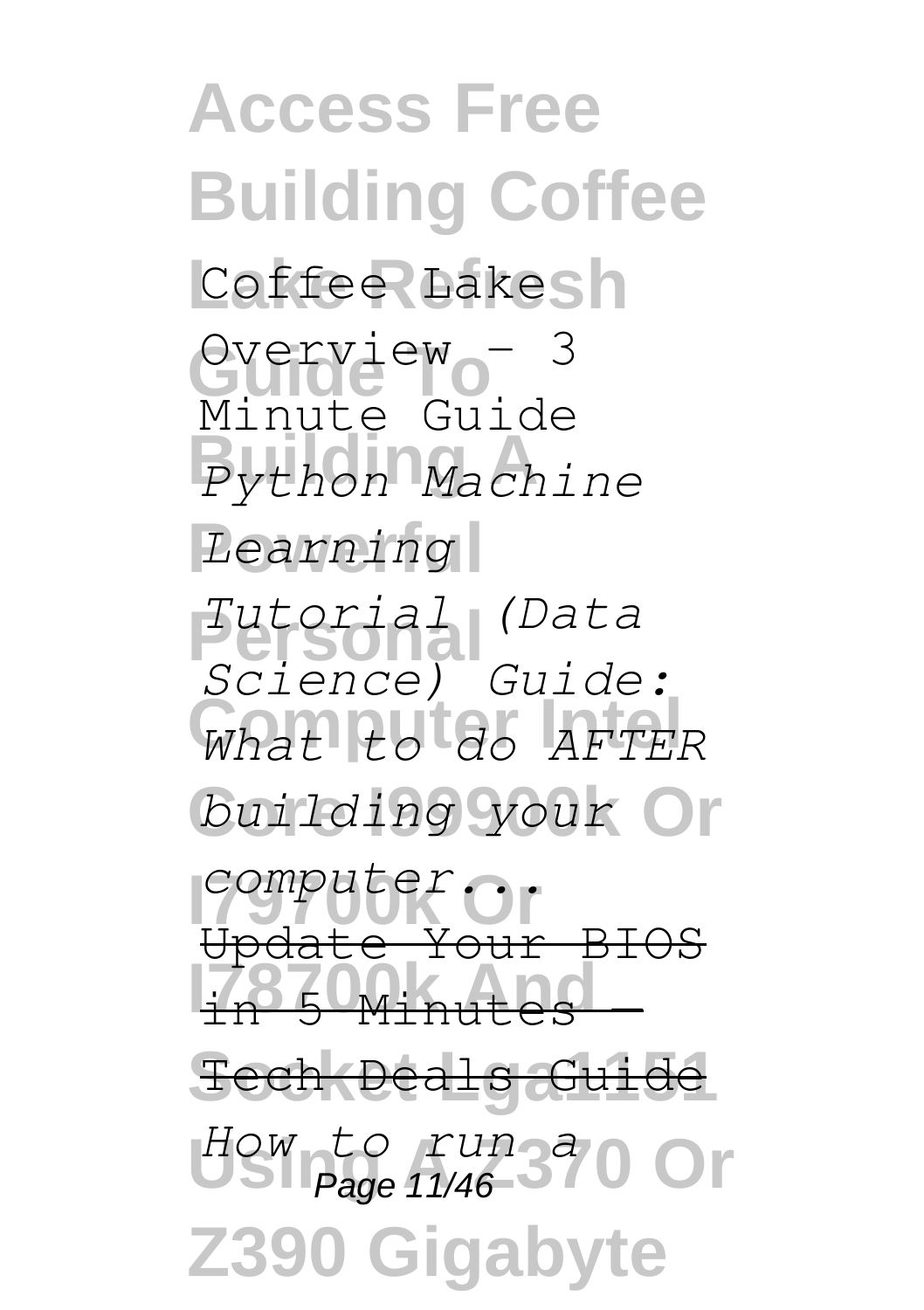**Access Free Building Coffee Lake Refresh** *Coffee Lake CPU*  **Guide To** *(8700K/9700K/990* **Building A** *Motherboard,* **Powerful** *2020 Update* Pesitano: 6 Computer Intel Positano, Amalfi **I79700k Or** Coast Italy **I78700k Andre f** How eto make 51 **Usilian Historical Z390 Gigabyte** *0K) on Z170/Z270* Reasons NOT To Travel Guide Fish Pond Guide Stare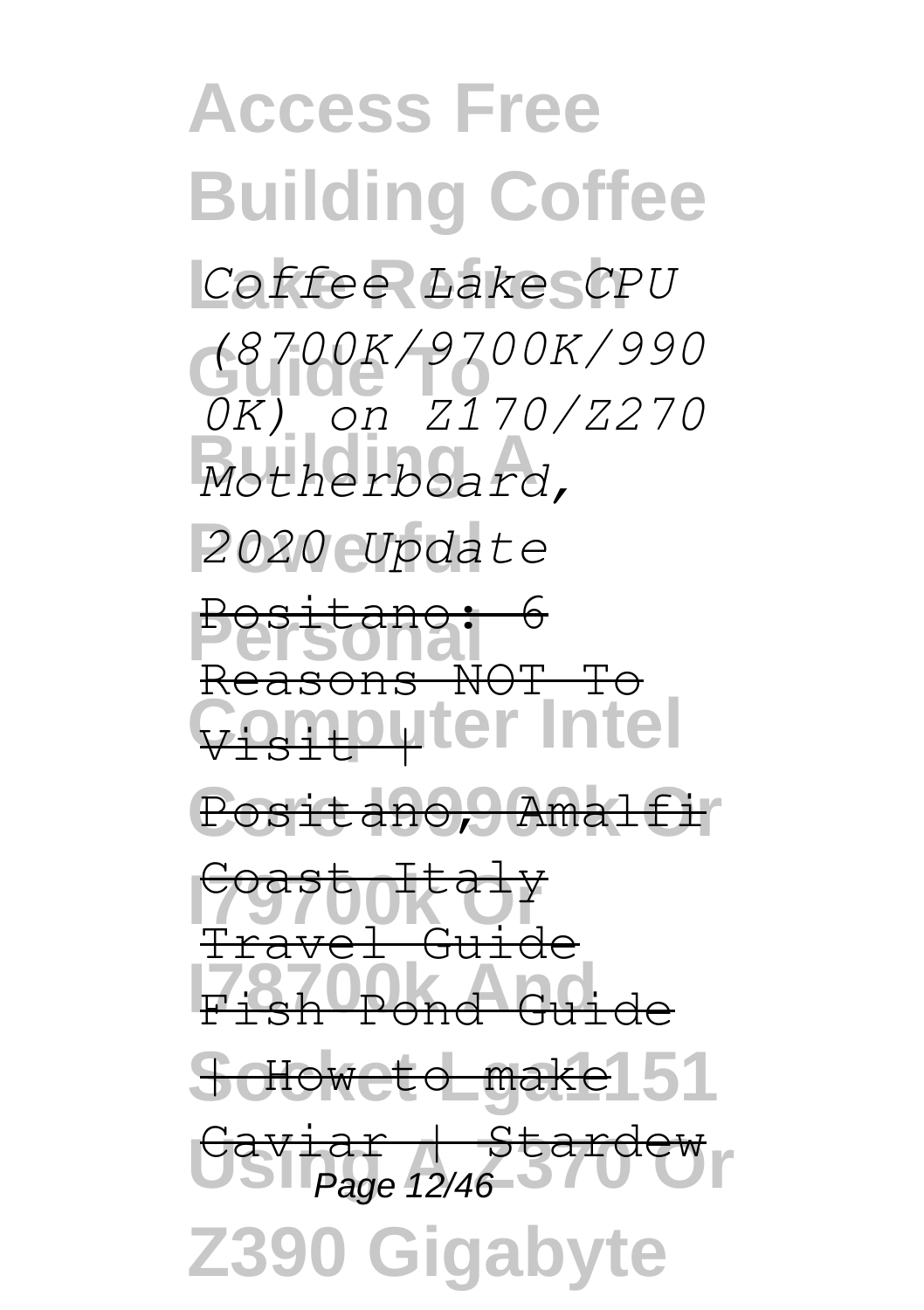**Access Free Building Coffee** Va<del>lley 1.4</del>esh **Guide To** Update | New **Building Avenue**<br>Features TOP 10 **Powerful** Things to do in **Personal** MIAMI | Florida **Making a Bottle** Eentarium + 0r **I79700k Or** Basics *Microsoft* **I78700k And** *Azure*  $Fundamentals$ <sup>151</sup> Certification Or **Z390 Gigabyte** Gameplay | New Travel Guide 4K Closed Terrarium Page 13/46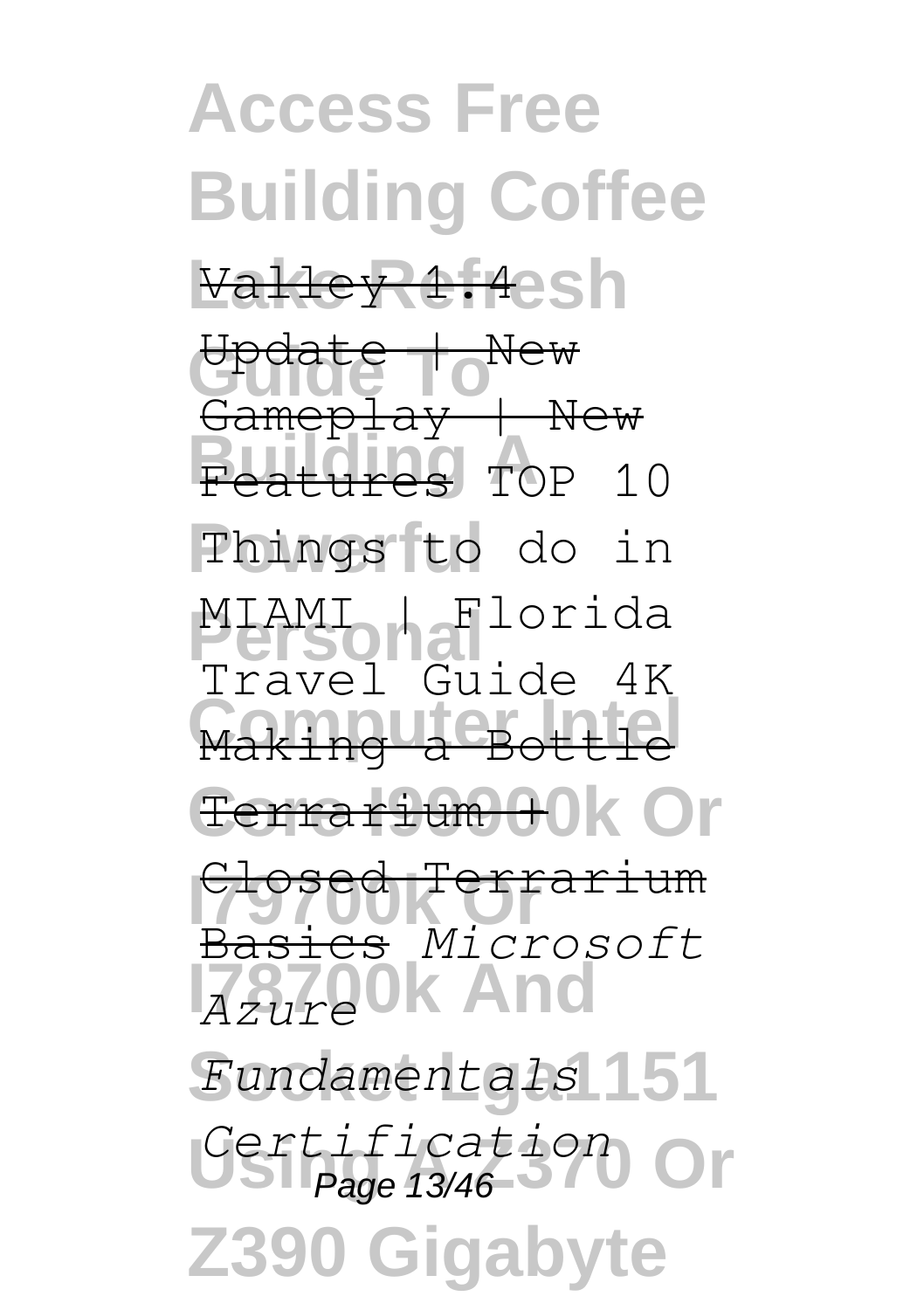**Access Free Building Coffee Lake Refresh** *Course (AZ-900)* Guide the exam **Building A** How to Run i9 **Powerful** 9900K on Z170 **Full Guide** Gen CPU on Z170 and Z270 mod) Or **Build OTher** Underground<sup>o</sup> Temple \u0026 51 Swimming Pool Or **Z390 Gigaby** *in 3 hours!* (Every 8th/9th Greatness Kings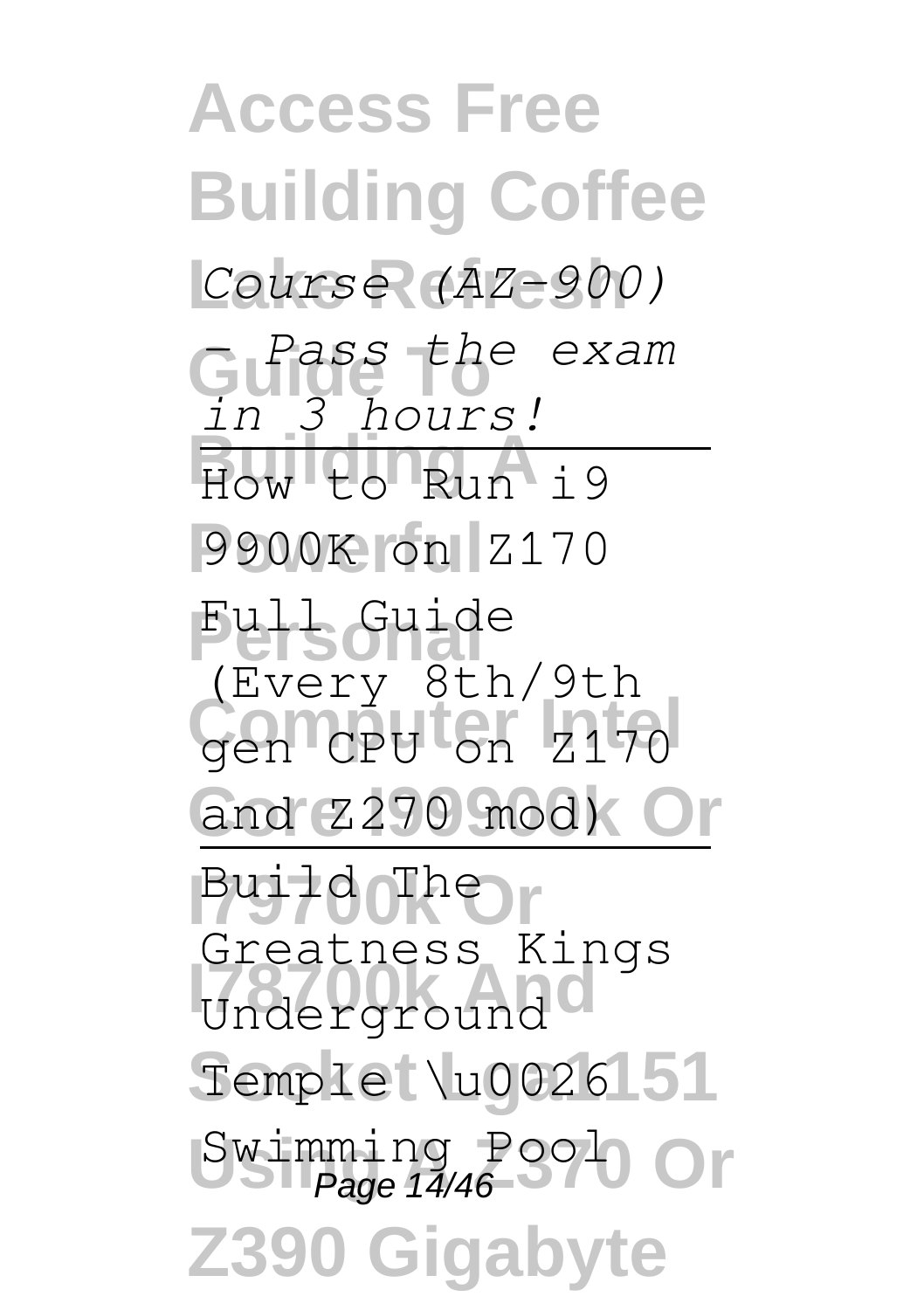**Access Free Building Coffee** And Feed the Grocodile**he With a** guard of **Powerful the tomb of the Personal unknown MISTAKE)**  $e_{Tw}$  atel Beautiful<sup>00</sup>K Or **I79700k Or** *Blondes Cutting Lumber* On The Sawmill *Always*<sup>1</sup> Place A Bag On<br>Page 15/46 **Z390 Gigabyte tried to mess soldier.. (BIG** *Dimensional* Page 15/46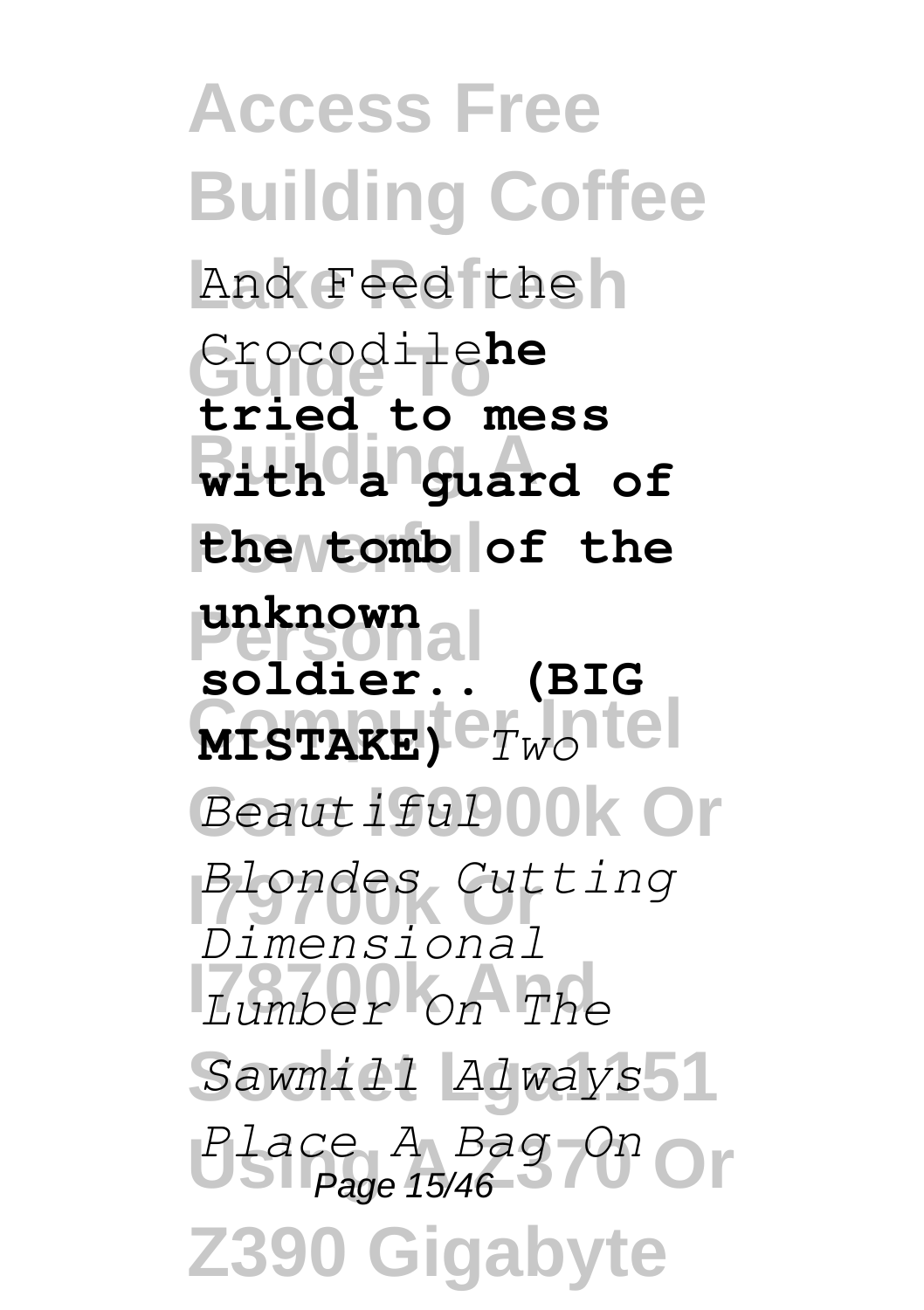**Access Free Building Coffee Lake Refresh** *Your Car Mirror* When Traveling **Building A** *Why ! 10 AMAZING* **Powerful** *Things In* **Personal** *Stardew Valley* **Computer Intel** *Forget To Do!* You Won<sup>9000</sup>k Or believe What These Beaches Building The 151 Most Mysterous Or **Z390 Gigabyte** *Alone, Here's That People* People Found on Page 16/46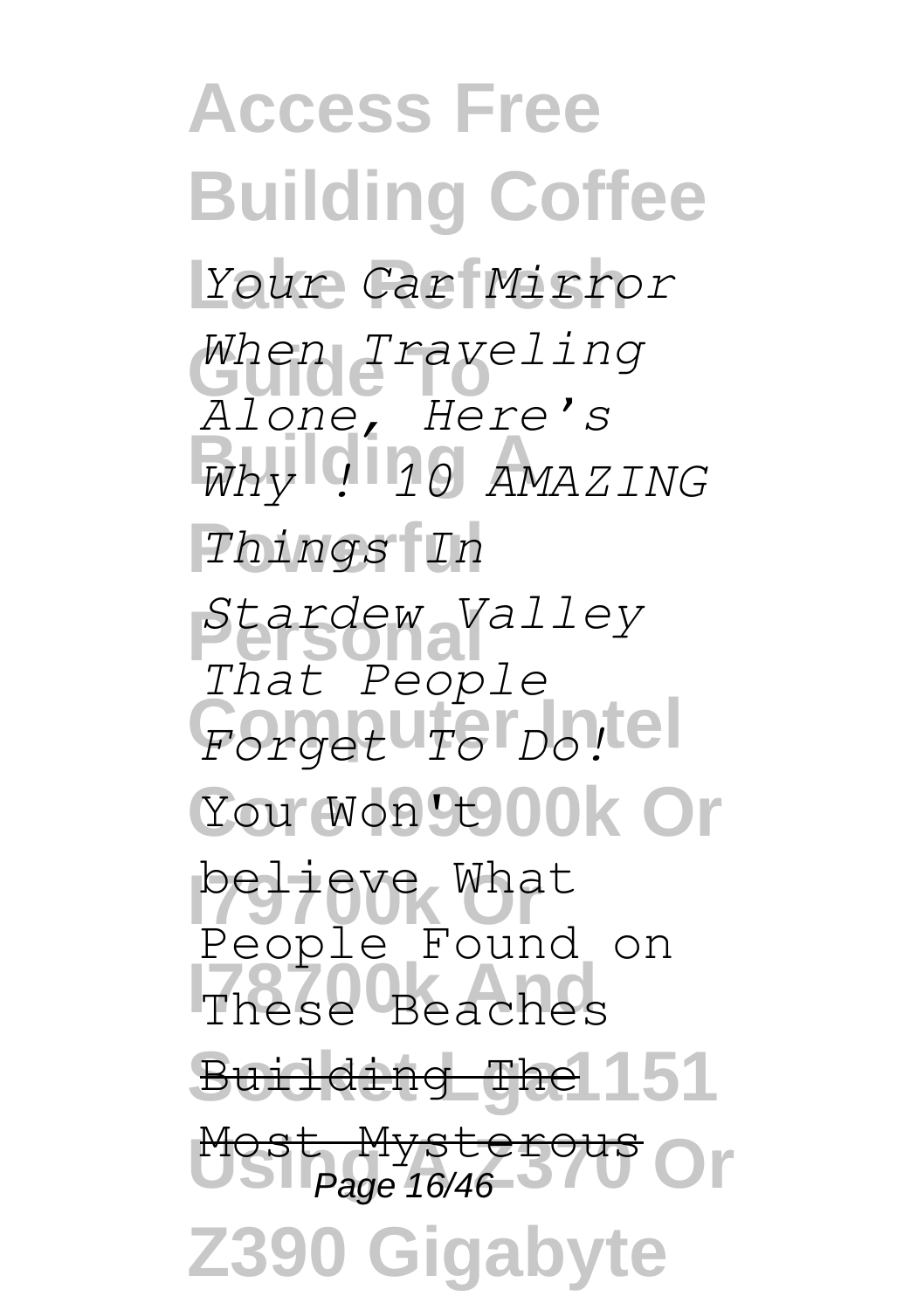**Access Free Building Coffee Deep Holeresh** Underground **Building A** [GUIDE] How to **Powerful** Enter Bios **Personal** Windows 10 very **Computer Intel** Quickly *Intel* **Core I99900k Or** *i7-6700K \u0026* **I79700k Or** *i5-6600K in vs. Ryzen,* **nd Socket Lga1151** *9900K, 9700K,* **Using A Z370 Or** *3600* **Neighbours Z390 Gigabyte** Swimming Pool  $Easi<sub>1</sub> + u<sub>0026</sub>$ *2019: Benchmarks* Page 17/46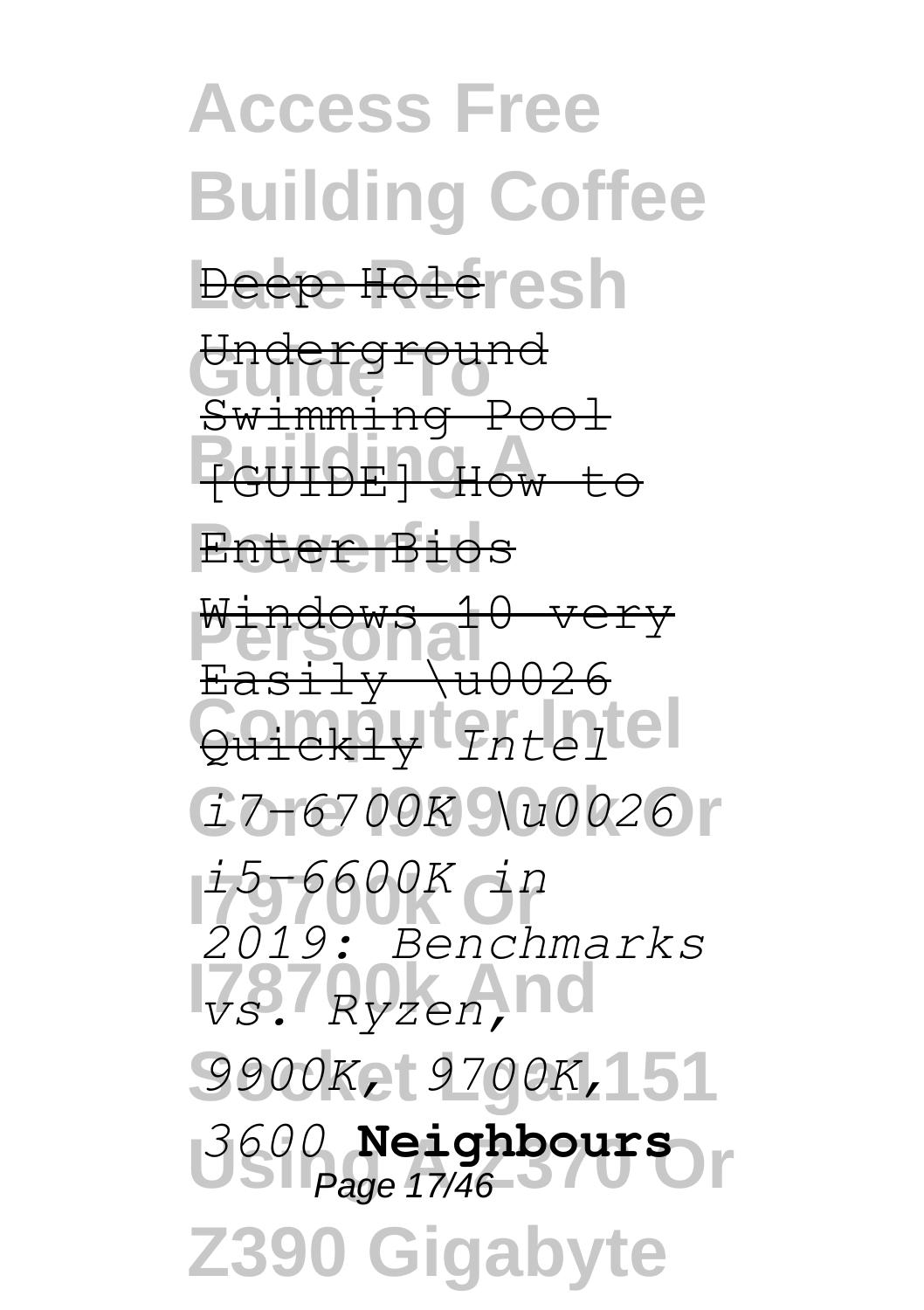**Access Free Building Coffee Lake Refresh Called Him Guide To Crazy, But He Building A Laugh** Intel Core **Powerful** i7-7700K, 2017's **Personal** Worst CPU Revisited How to Make History in Minecraft<br>DOPAMINE DETOX: How to Reset Your Brain For 51 Success Animal<br>Page 18/46 **Z390 Gigabyte Had the Last** Purchase Minecraft Page 18/46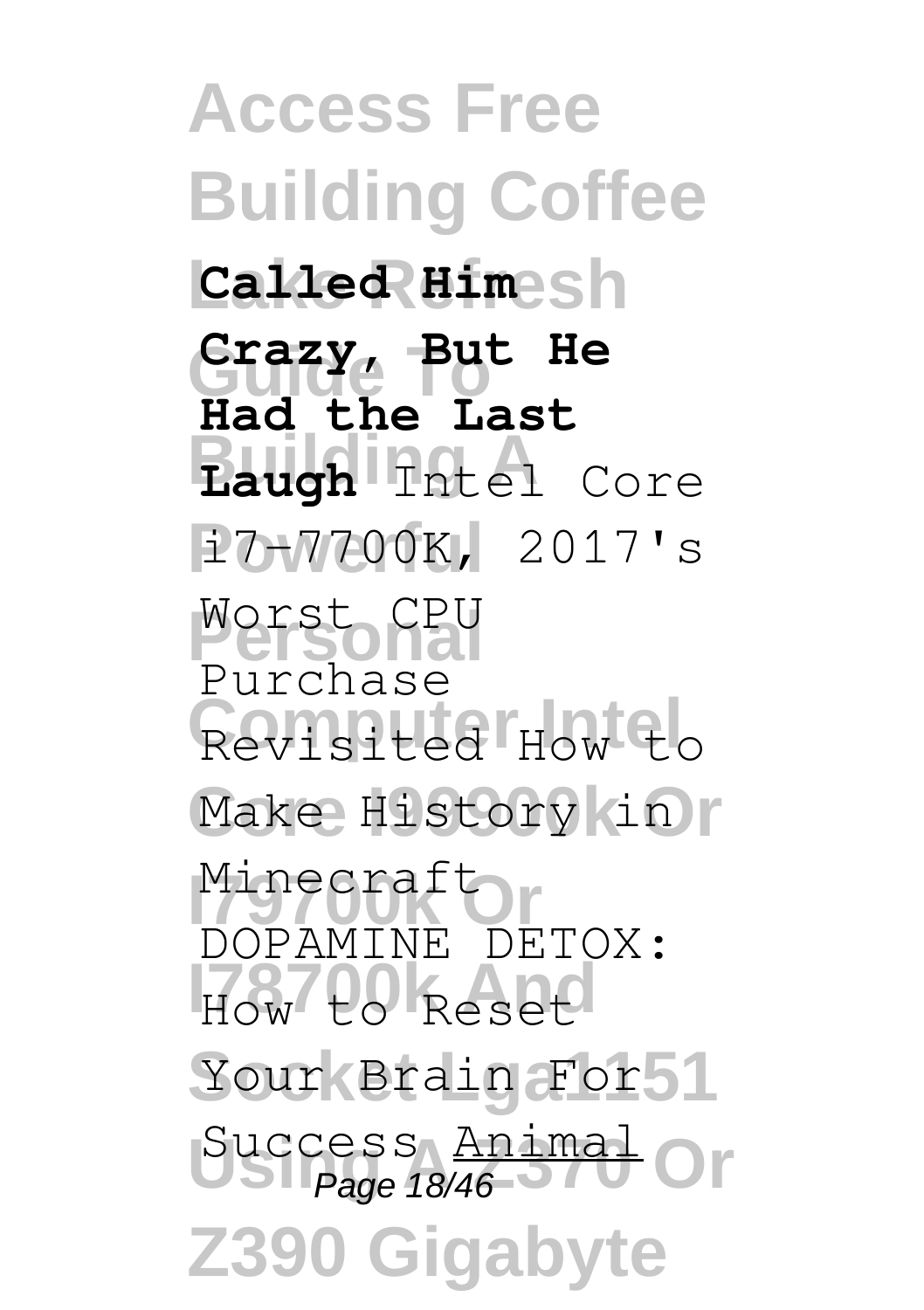**Access Free Building Coffee** Crossing: New **Guide To** Horizons - How **Everything** PC **Powerful** Build Tutorial **Personal** (Full Version) | MSI A Simple tel Community Center **Guide or Stardew** The BEST Disney World Tips and 1 Usicks of All Or **Z390 Gigabyte** to Unlock #YesWeBuild | Valley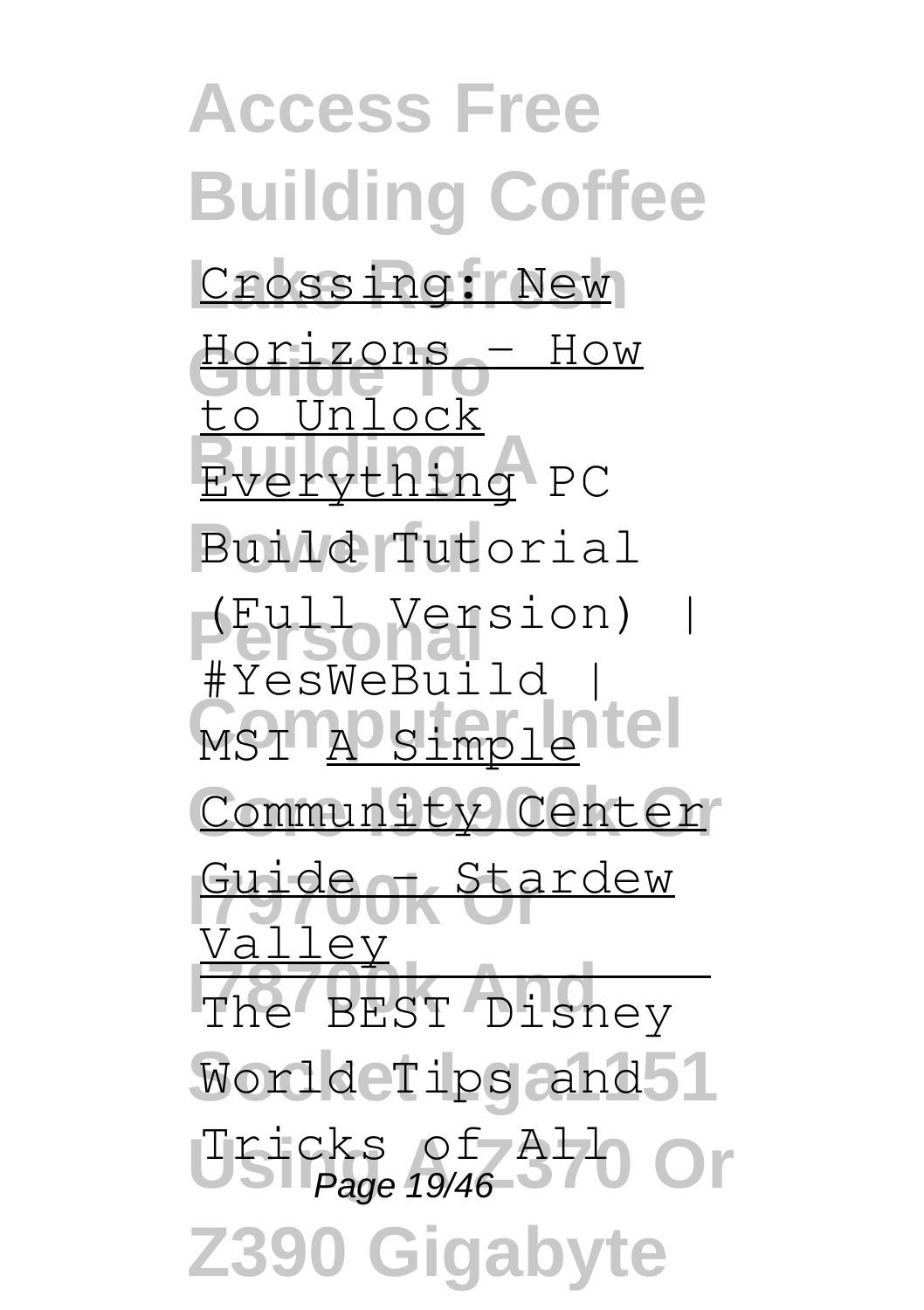**Access Free Building Coffee Lime Refresh** HOW TO MAKE **Building A** 2021 bloxburg orange farm guide!nal Hackintosh Guide **Core I99900k Or** (2021) - Intel and AMD, no **I78700k And Building Coffee**  $\text{Lake}$  Refresh 151 Guide 20/46-370 Or **Z390 Gigabyte** 200K+ PER DAY! | The Complete macOS Required!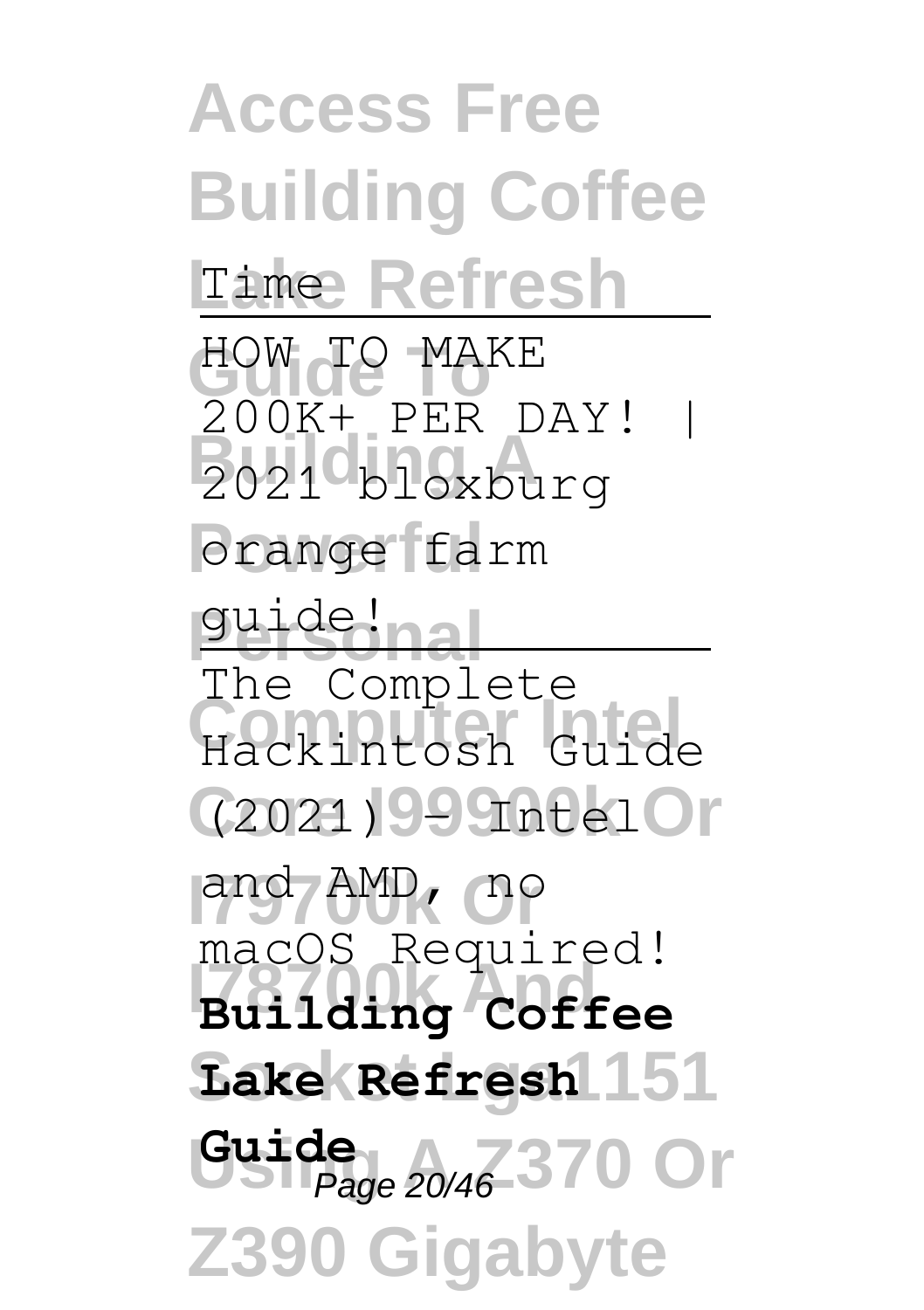**Access Free Building Coffee** Lake Geneva's perfect<sub>To</sub> **Budden** includes<sup>[</sup> **Personal** picturesque **Computer Intel** estates, sunny or beaches, notable **I78700k And** cheese curds to Caviar, full-151 **Service resorts Z390 Gigabyte** Midwestern sunsets, cuisine from Page 21/46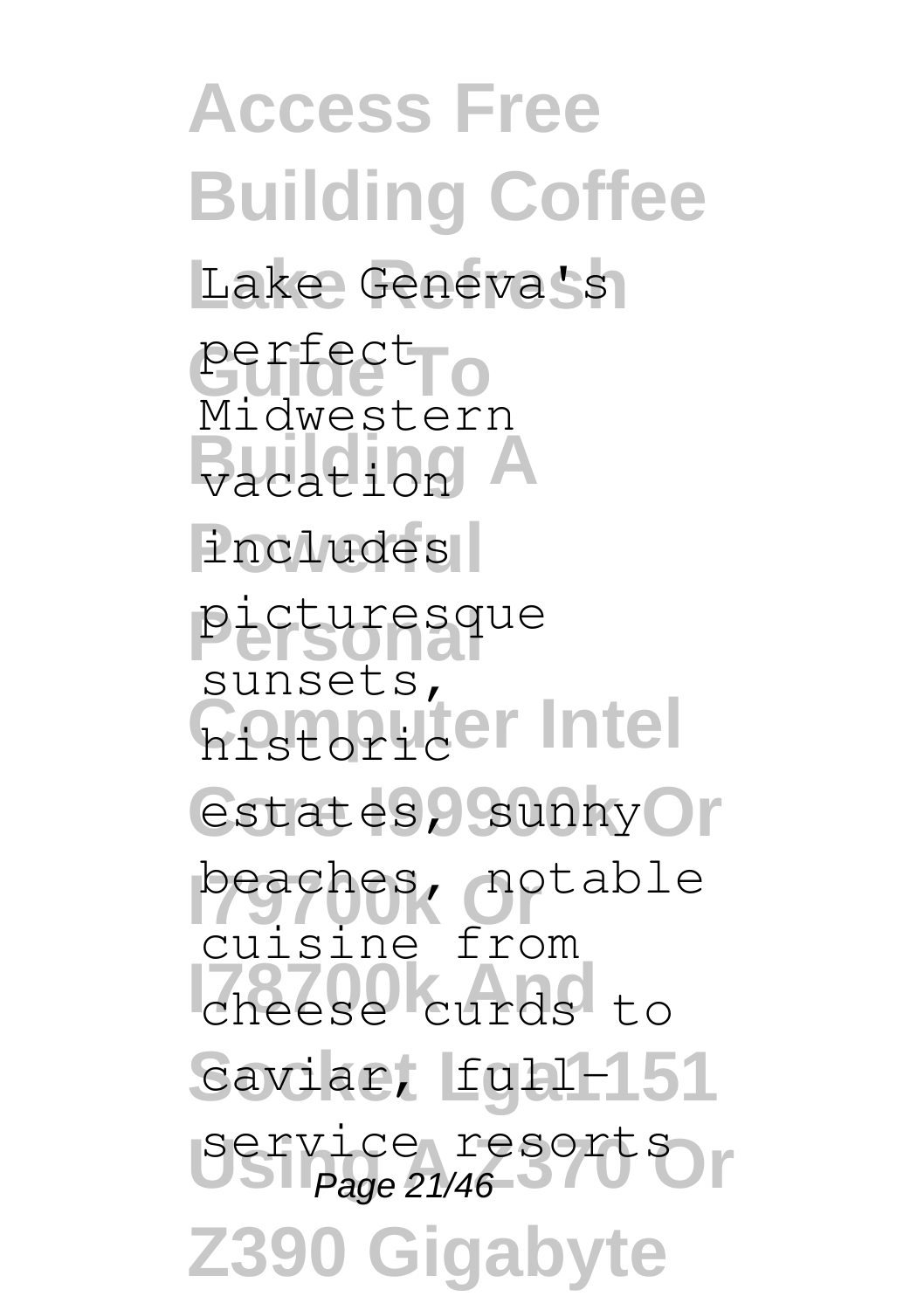**Access Free Building Coffee** and sweet little **Guide To** 

Best chings to **Powerful do when visiting Personal Wisconsin for Computer Intel the first time** After a firek Or destroyed the **I78710** building **Socket Lga1151** was reconstructed Or **Z390 Gigabyte Lake Geneva,** Inn in 1932, the Page 22/46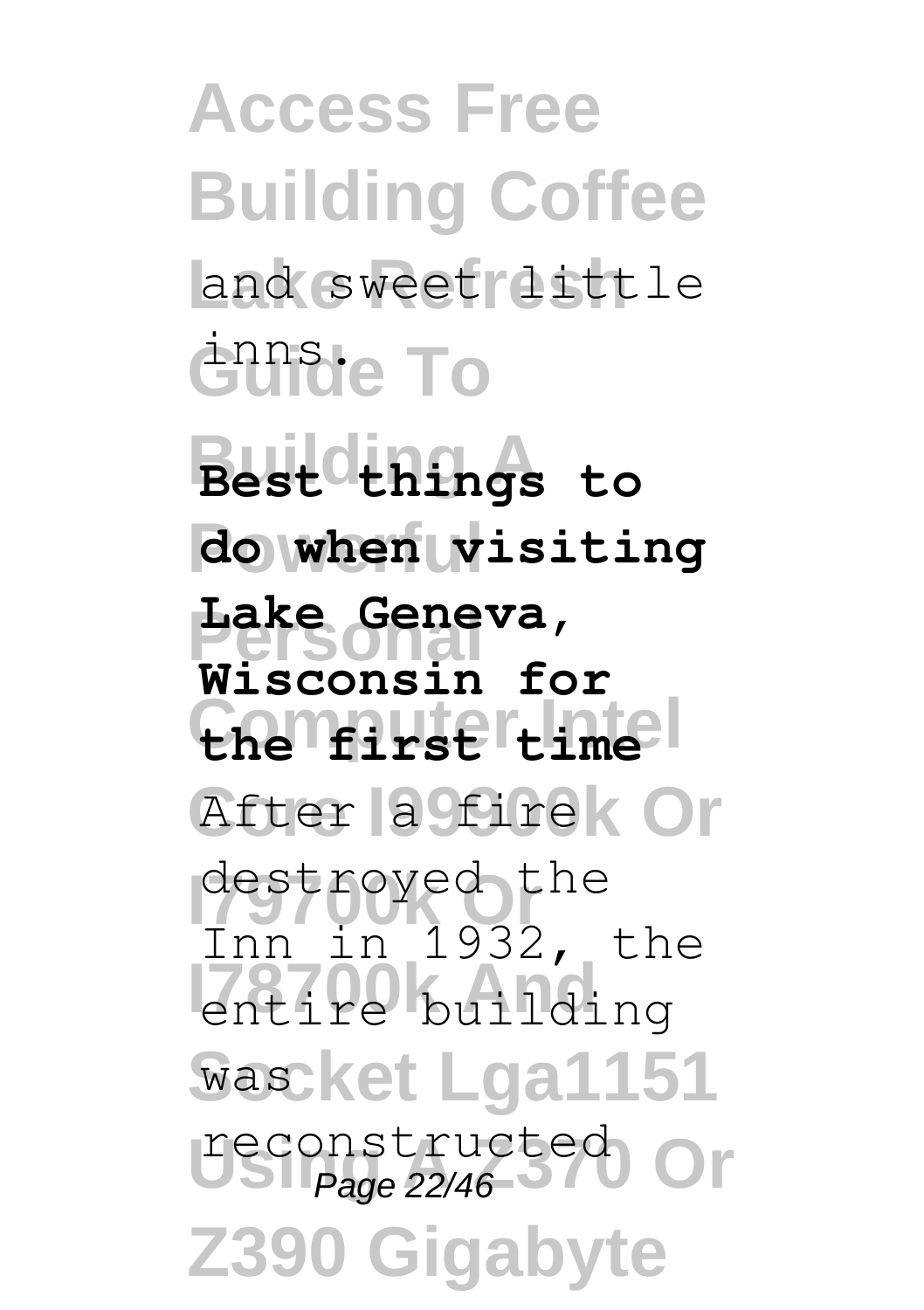**Access Free Building Coffee Land e Reatesh Guide To** Blackberry Farm **Building A** complete and total refresh of the Inn they **Computer Intel** of the resort **Core I99900k Or** ... **I79700k Or High Hampton I78700k And Resort's** Blackberry Farm-**Unspired Refresh Z390 Gigaby** undertook a were well-aware Page 23/46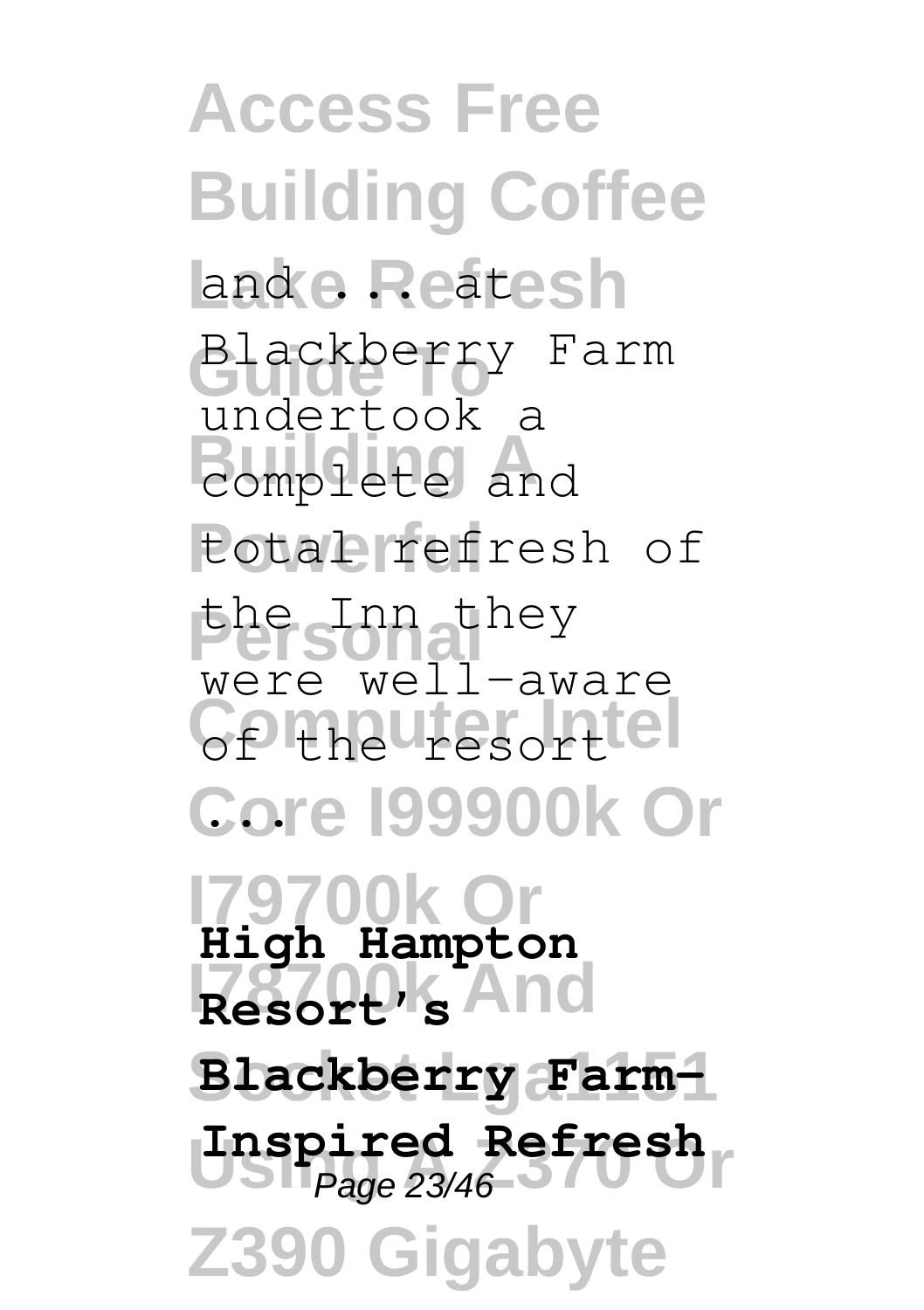**Access Free Building Coffee Lake Refresh Is A Triumph** Since it's still fly overseas, allow me to recommend<br>visiting Ashdod Computer intel outing. Ashdod T Yam Fortress was **I78700k And** Abd al-Malik at the end of the 1 Seventh century<br>Page 24/46 **Z390 Gigabyte** complicated to recommend built by Caliph Page 24/46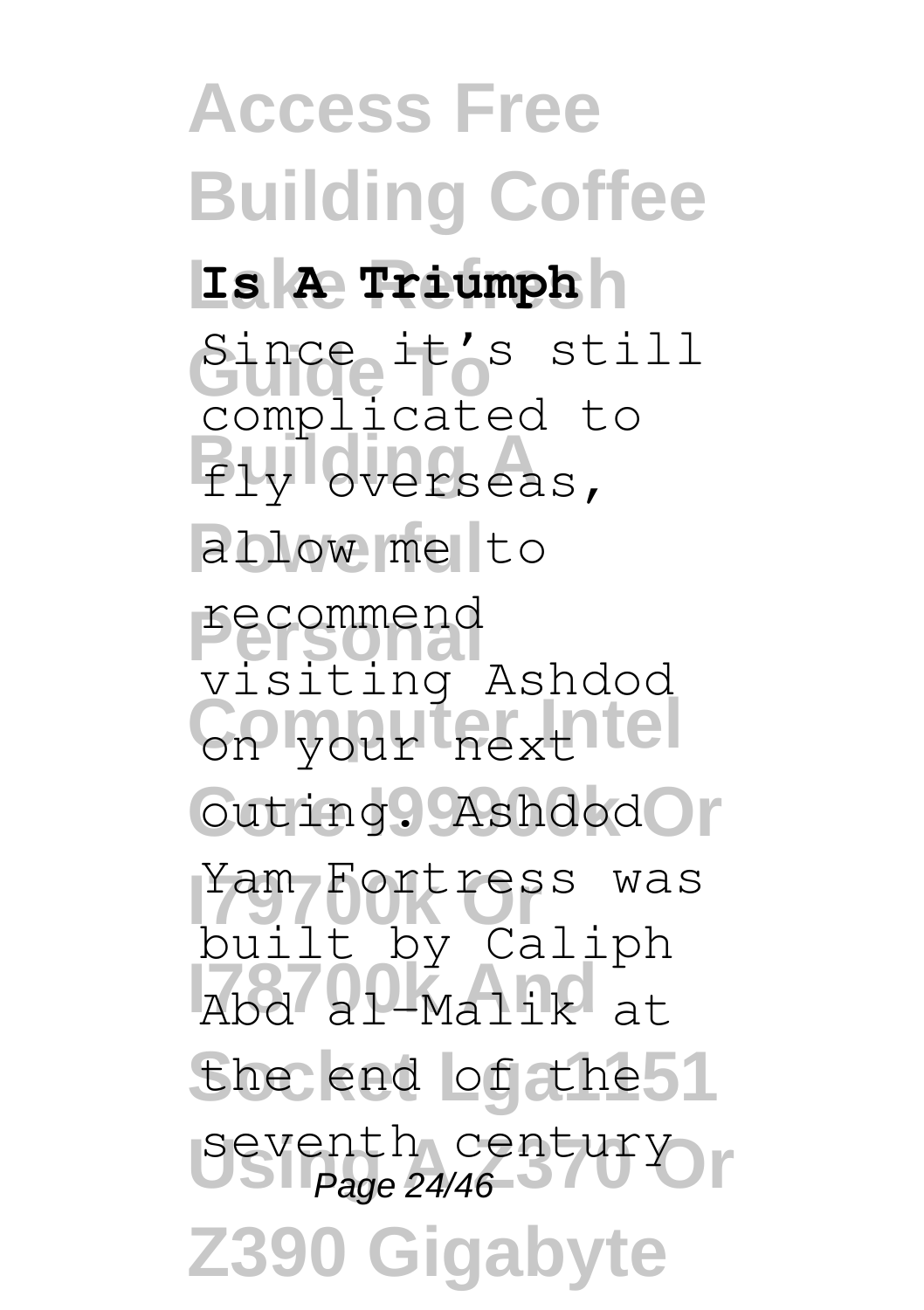**Access Free Building Coffee** L**E** on Refresh **Guide To COVID Building A complicates**  $overseas | travel;$ **Personal Visit Ashdod** Christchurch's Port Hills serve that opurpose, an under-rated meccaeforga1151 Walkers and **70 Or Z390 Gigabyte instead!** yet they're also Page 25/46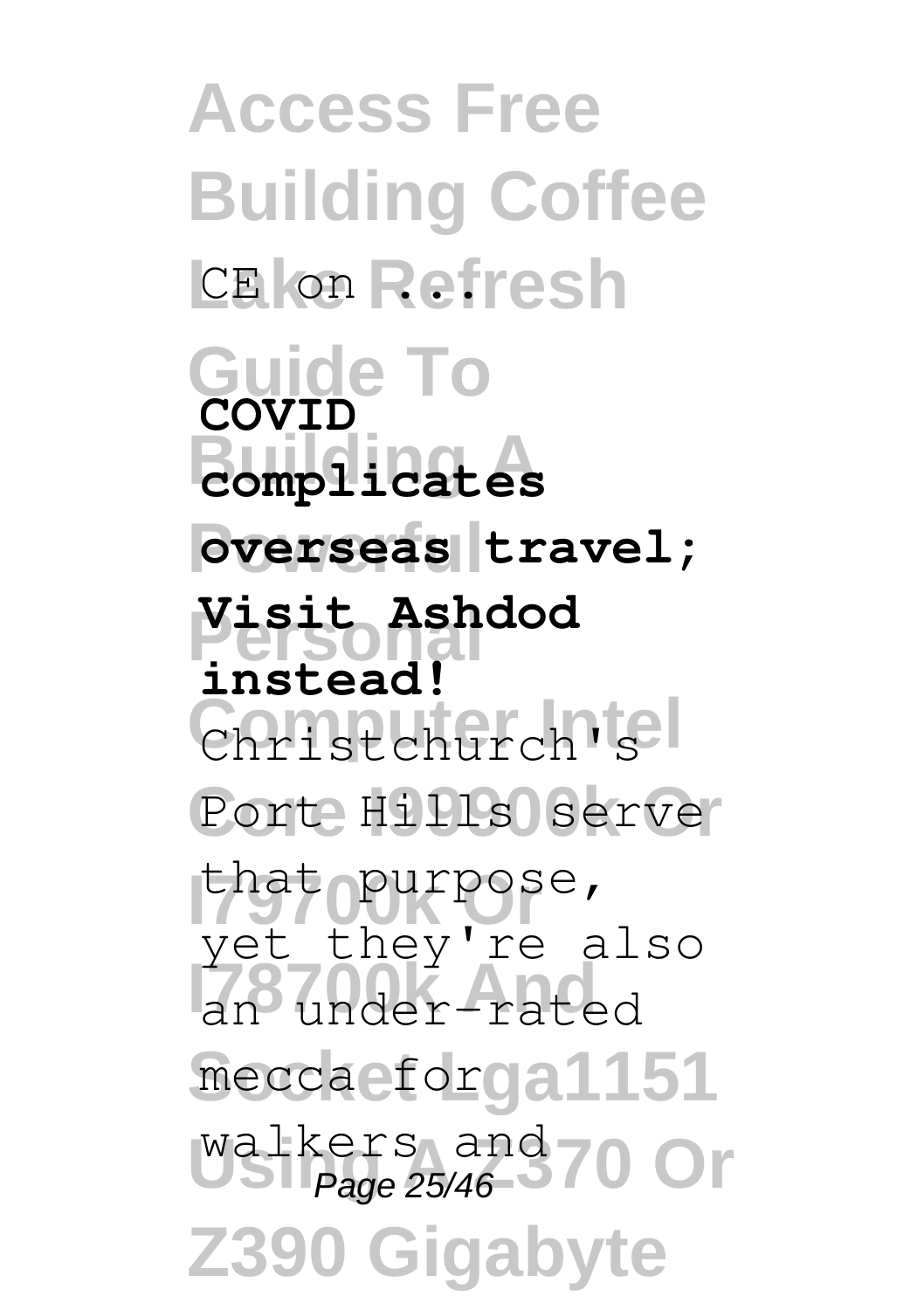**Access Free Building Coffee Lake Refresh** mountain bikers Guide only 20 Bentral city. Many tracks link **Personal** into the Crater **Computer Intel** GO NZ: What toor **I79700k Or see, eat and I78700k And Christchurch's Socket Lga1151 Port Hills** No matter how Or **Z390 Gigabyte** minutes from the Rim ... **drink in** Page 26/46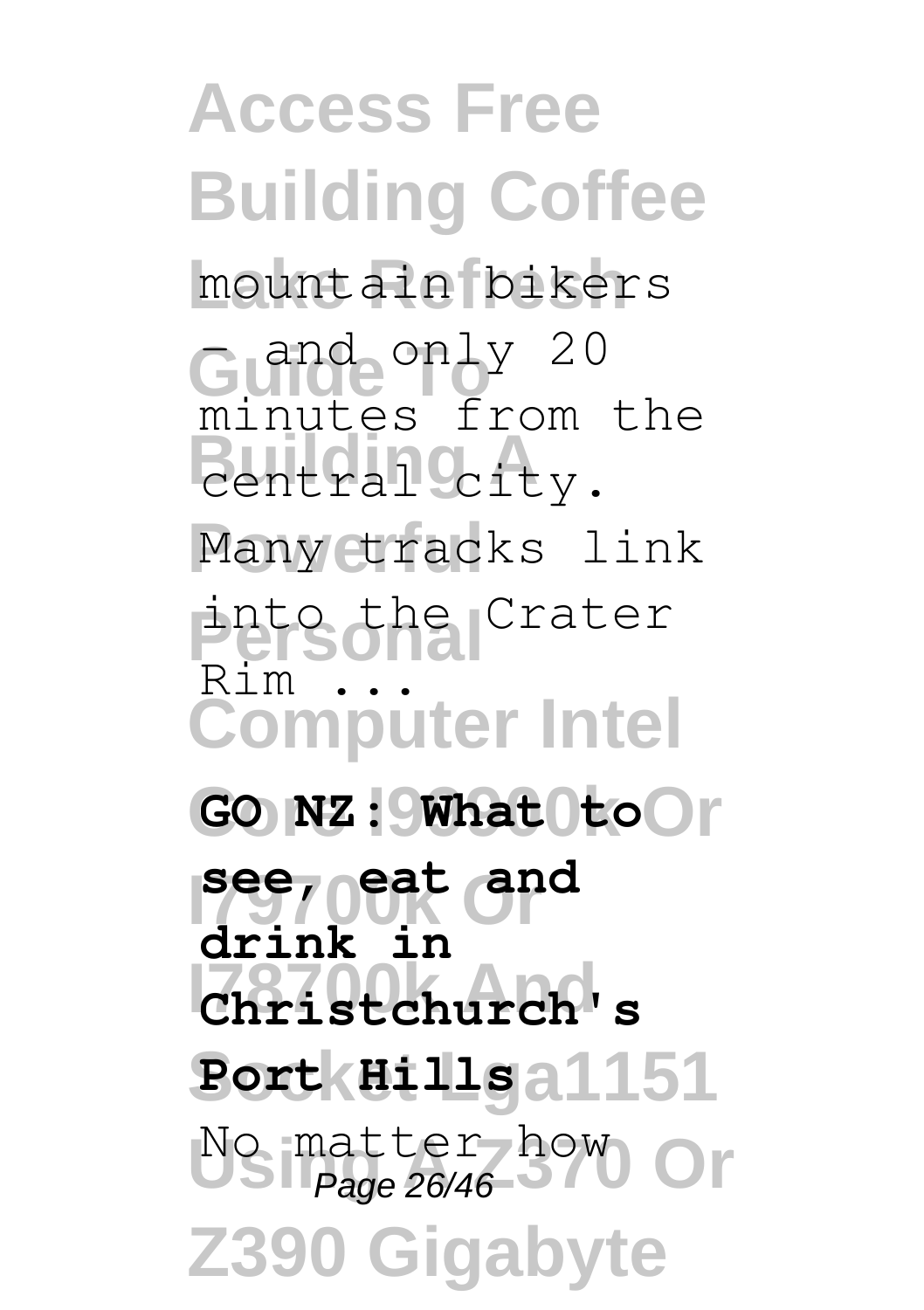**Access Free Building Coffee** smart a shopper **Guide To** you are, some **Building A** bound to be duds. But, one **Personal** way to make sure something you<sup>11</sup> actually love? Or **Look of or those** products that **Socket Lga1151** are so ... Usin<sub>age 27/46</sub>-370 Or **Z390 Gigabyte** purchases are you're buying game-changing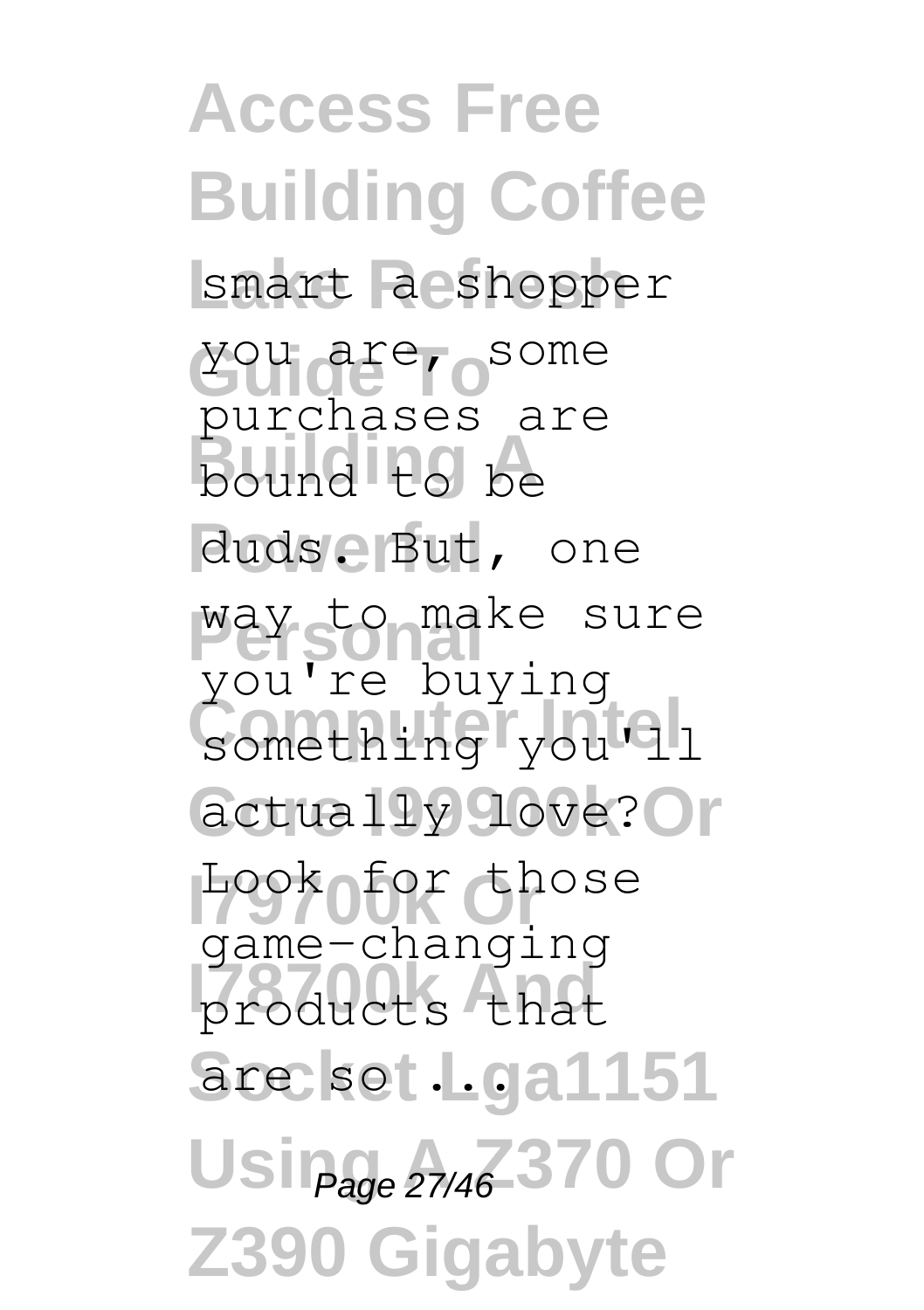**Access Free Building Coffee Lake Refresh These 46 things Guide To are so good Building A they didn't buy Powerful them sooner There's and Computer Intel** buy fresh, local produce than aOr **I79700k Or** farmers market. **I78700k And** many, but not all are created<sup>1</sup> equal. Over the **Z390 Gigabyte people are mad** better place to Houston has Page 28/46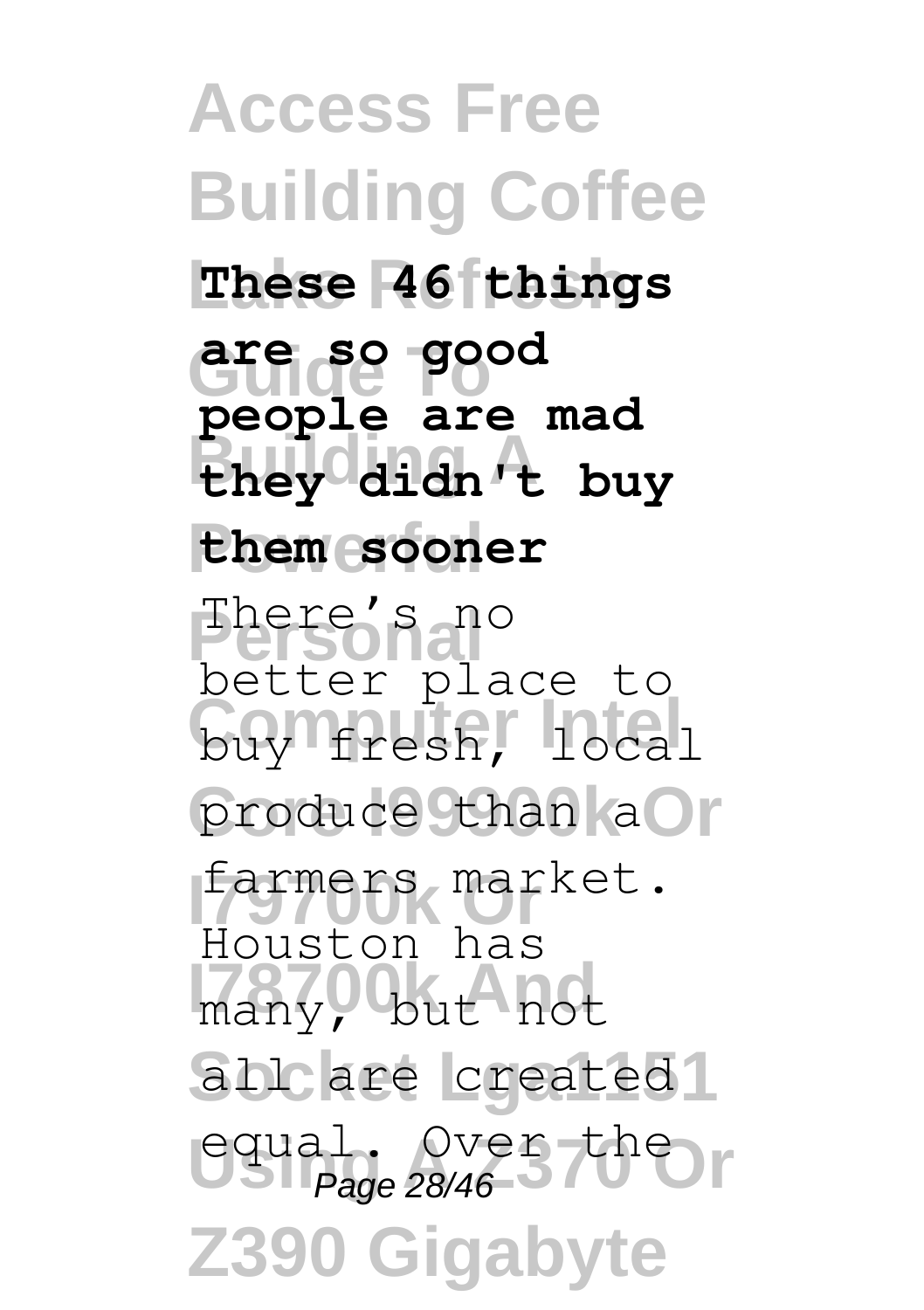**Access Free Building Coffee** past six months, **Guide To** I visited more **Building A** the area en lul than 30 farmers

**Personal Your definitive Computer Intel guide to Core I99900k Or Houston's I79700k Or farmers markets** deep discount on a Z390 board, 151 for instance, Or **Z390 Gigabyte** If you see a Page 29/46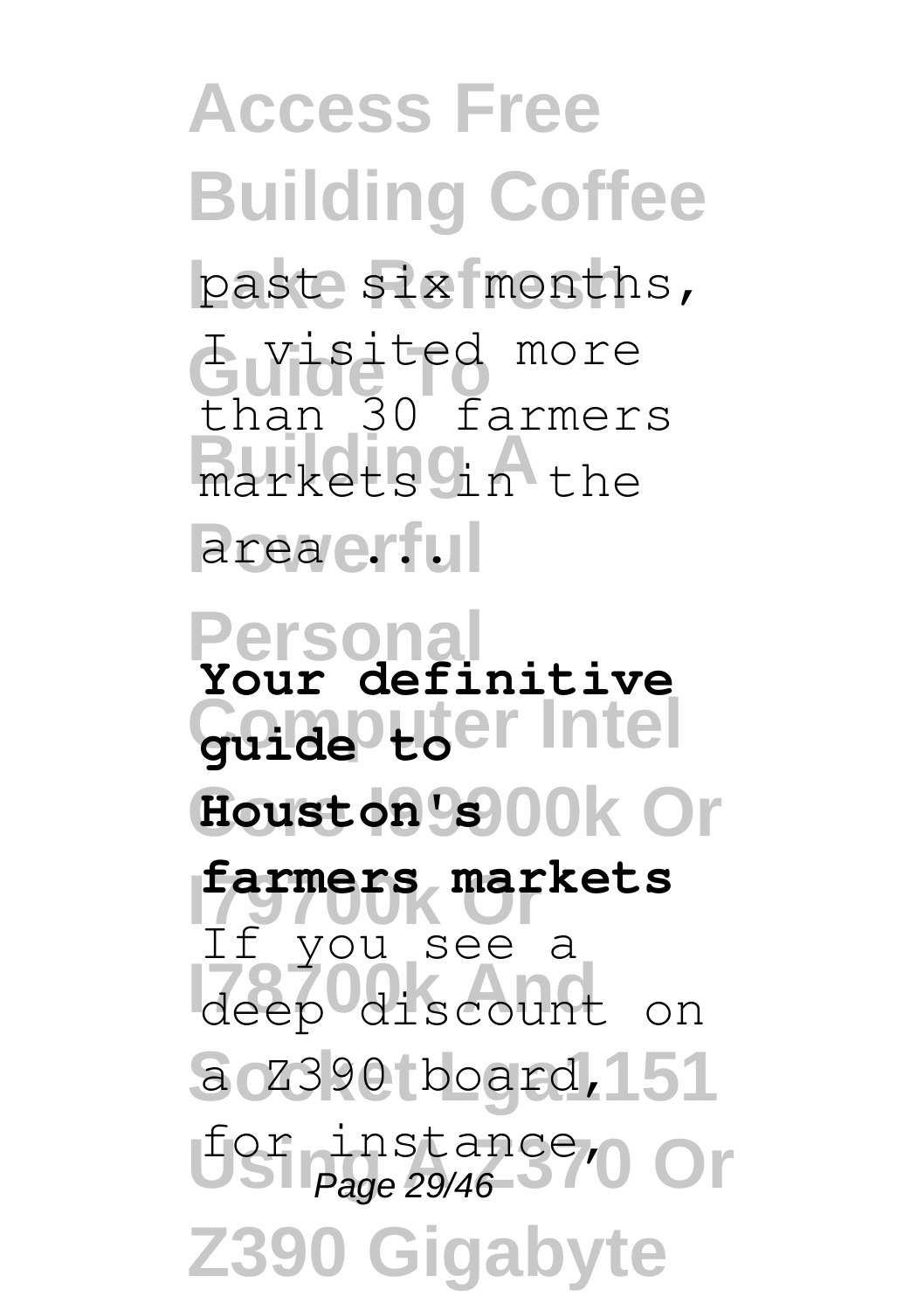**Access Free Building Coffee** that will only be compatible Building Building Coffee Lake processors ... a Getual Lyer Intel building the **Or I79700k Or** thing. **I78700k And RTX 3080 Prime** Day deals won't<sup>1</sup> exist, but you Or **Z390 Gigabyte** with 9thton of time in Page 30/46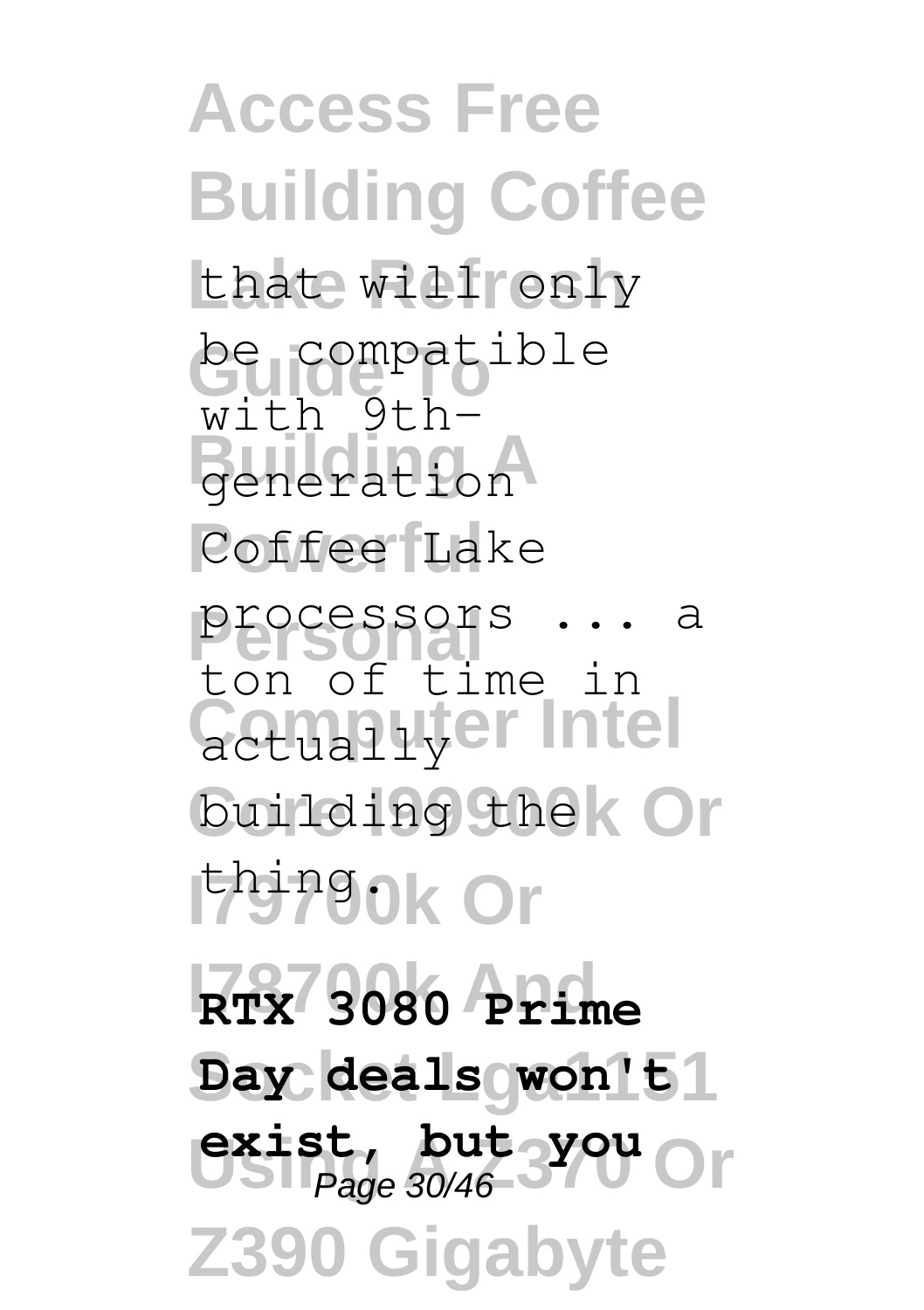**Access Free Building Coffee Lake Refresh can still save Guide To big on your PC Building A**<br>Smyths, Very and Asda PS5 consoles could Follow live as we report the Or Latest news on **I78700k And** Argos, Game and moreket Lga1151 Usin<sub>age 31/46</sub>-370 Or **Z390 Gigabyte build** drop today - PS5 stock at AO,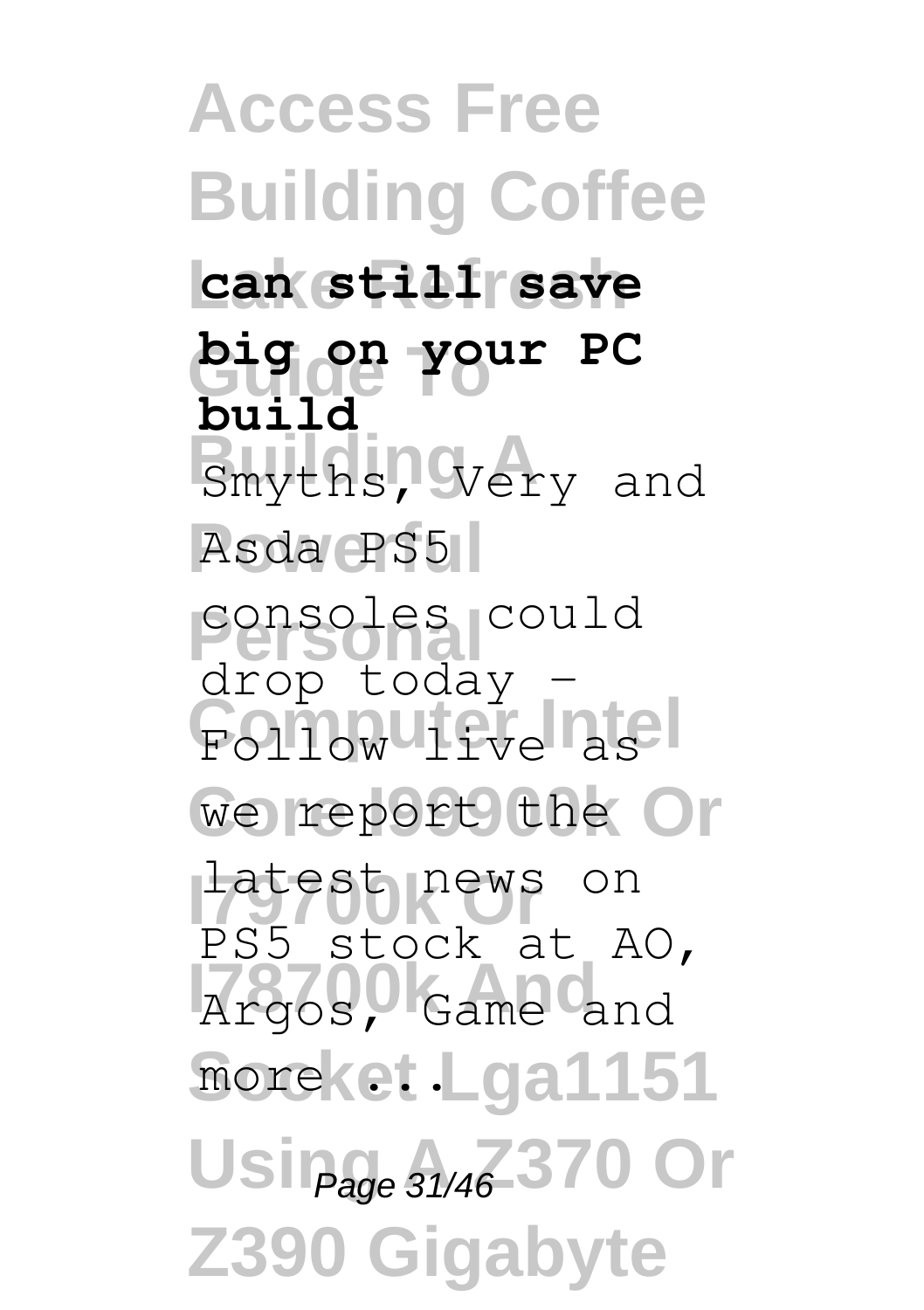**Access Free Building Coffee** PS5 UK stock -**Guide To live: Smyths, Building A PS5 consoles Powerful could drop today Personal Cook Forest Intel** inspiration, kOr read features **I78700k And** travel advice, from Rough a 1151 Guides – the **O** Or **Z390 Gigabyte Very and Asda** destination, and get great Page 32/46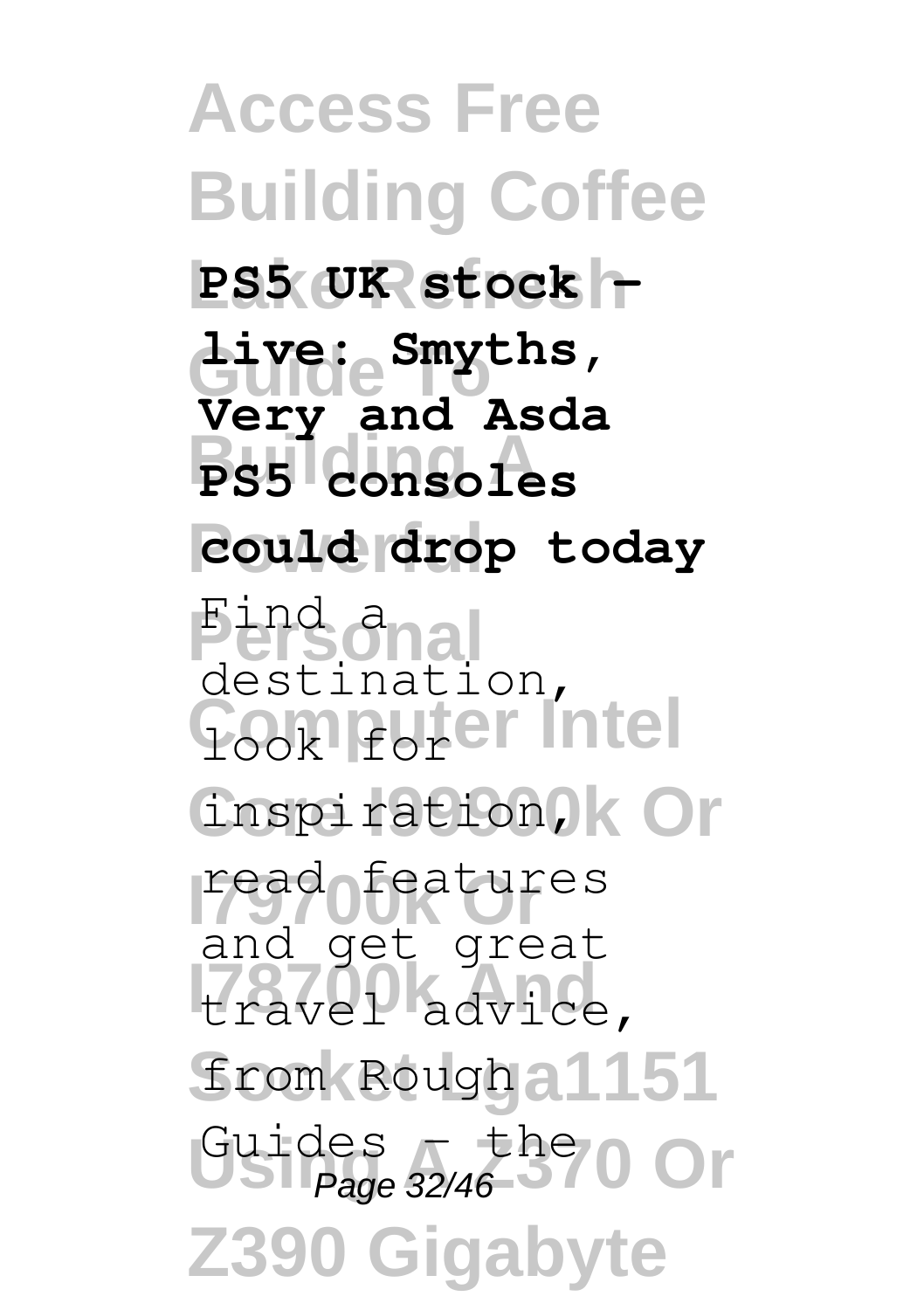**Access Free Building Coffee** Leadingefresh publisher of **Building A** reference guides.<sub>II</sub> travel and

**Person Computer Intel visitor guide – Core I99900k Or discover Herefordshire**<br>To avoid finding **I78700k And** yourself in this Stagnant**Lga1151** situation it's Or **Z390 Gigabyte Herefordshire Herefordshire** Page 33/46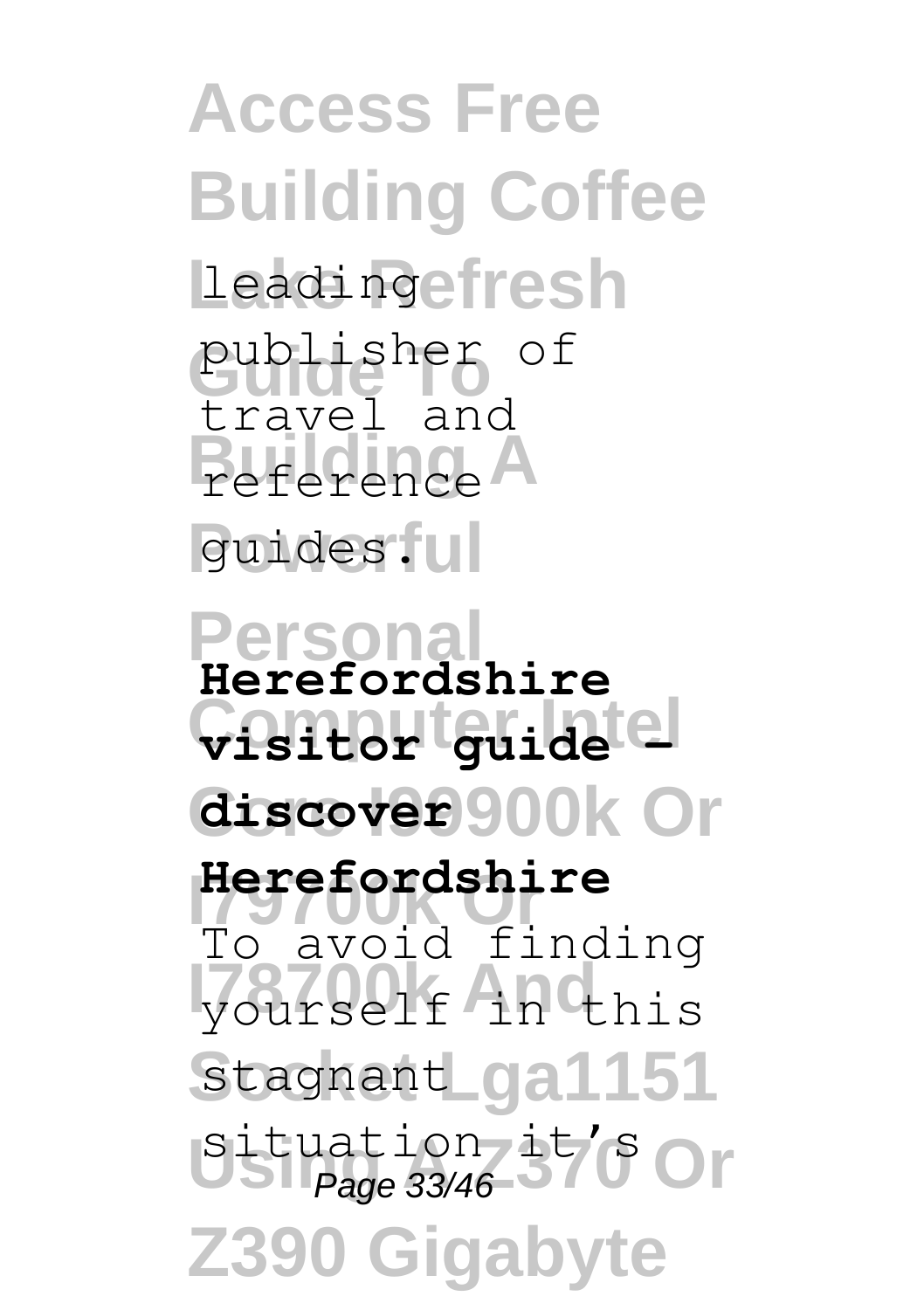**Access Free Building Coffee Lake Refresh** important to not **Guide To** simply view your **Building A** featureless mass of yudgemental **Personal** eyes. Each **Computer Intel** your shows is a potential new Or **Ifay700k Or I78700k And Get bigger gigs Socket Lga1151 with this** essential guide **Z390 Gigabyte** audience as a person at any of Page 34/46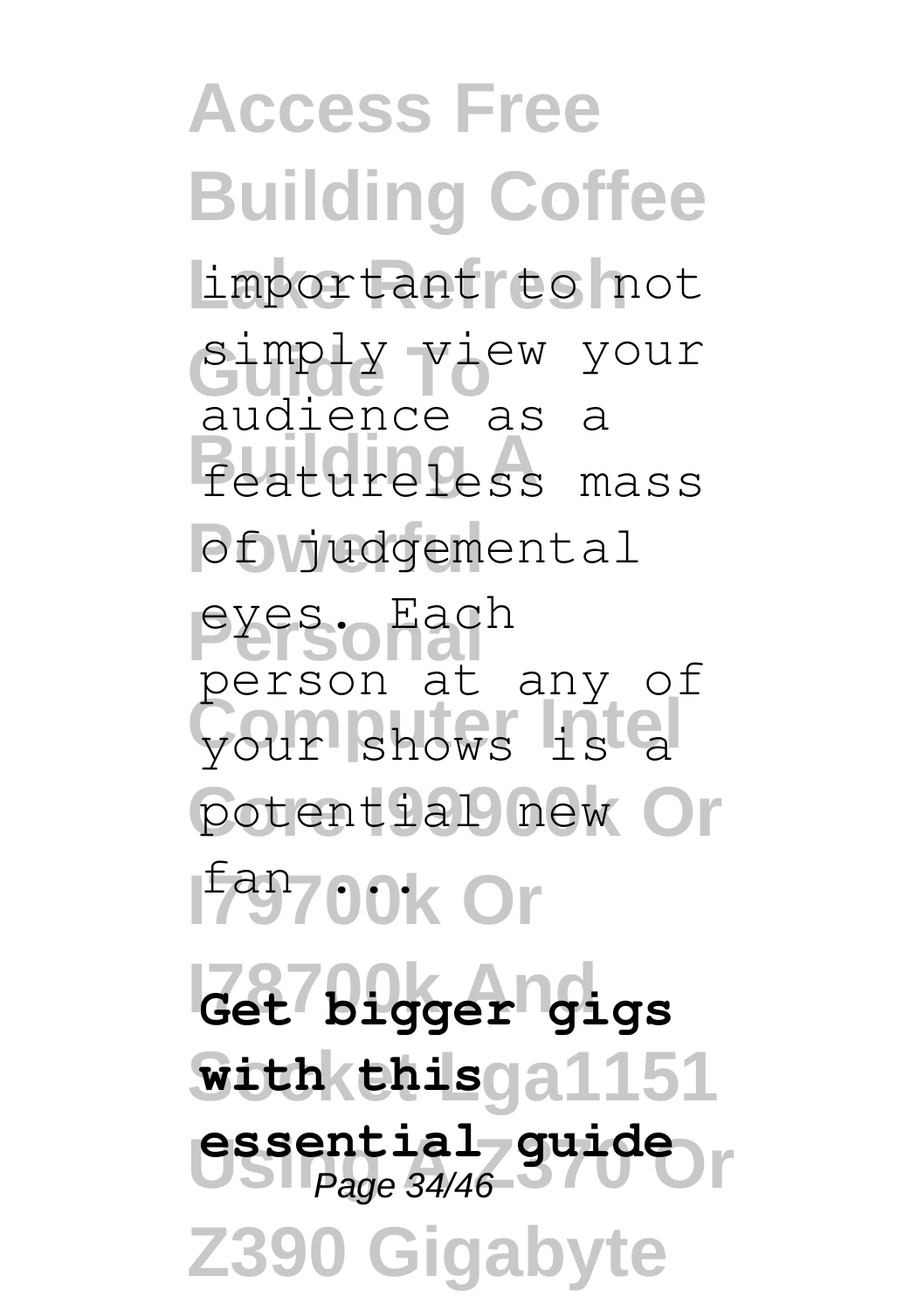**Access Free Building Coffee Lake Refresh to growing your Guide To audience Building A** Wyoming Game and Fish Department urges the public when recreating at Saratoga Lake during R Or *<u>Project</u>* And Baker waited in<sup>1</sup> his car for the **Z390 Gigabyte** SARATOGA– The to use caution construction Page 35/46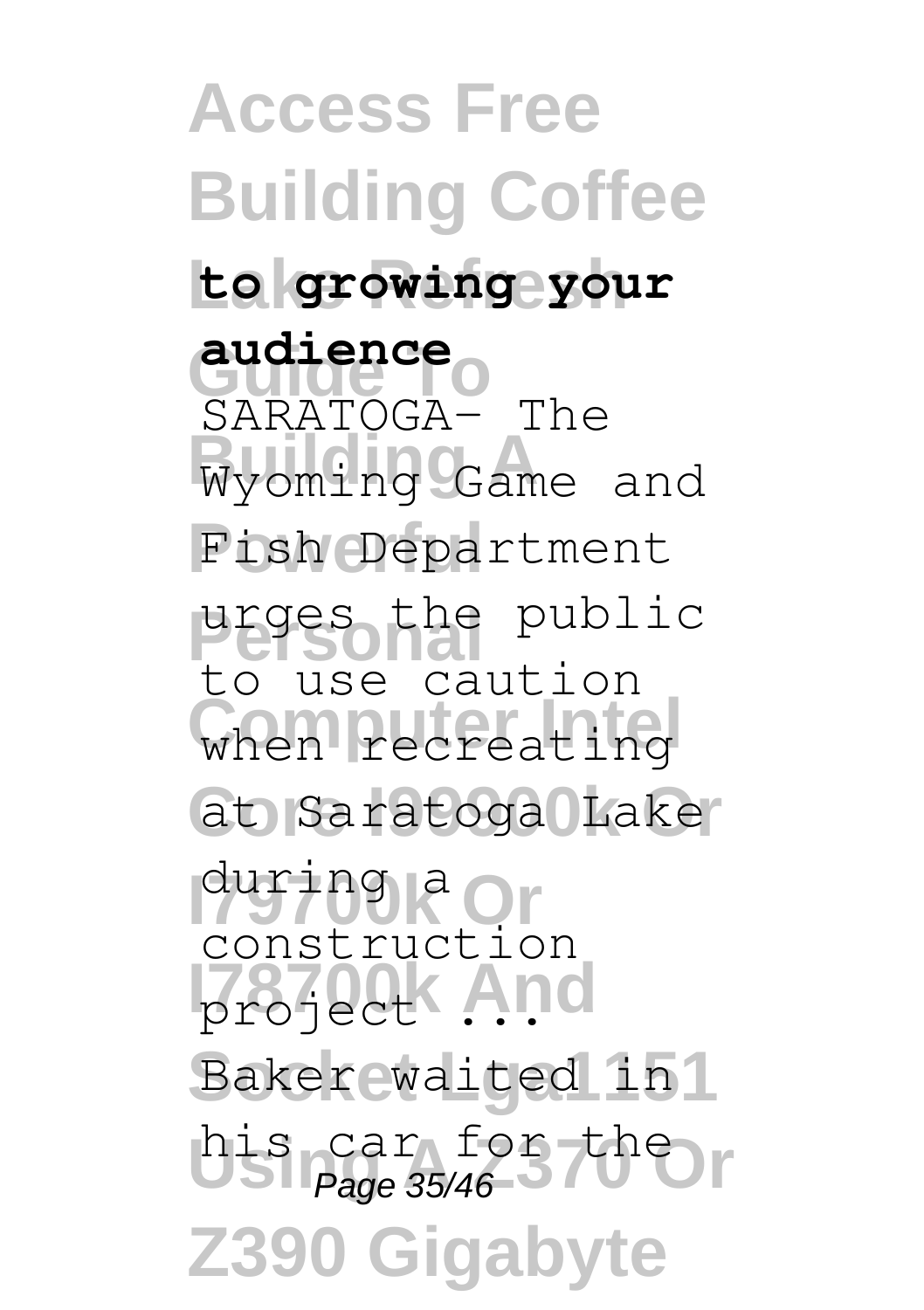**Access Free Building Coffee** victim to leave **Guide To Bocal** and A **Wyoming briefs Personal** A magnitude 6 Golted both ntel sides of the Cal **I79700k Or** ifornia-Nevada **I**boulders onto a major roadway 51 and was felt as **Z390 Gigabyte** earthquake border, tossed Page 36/46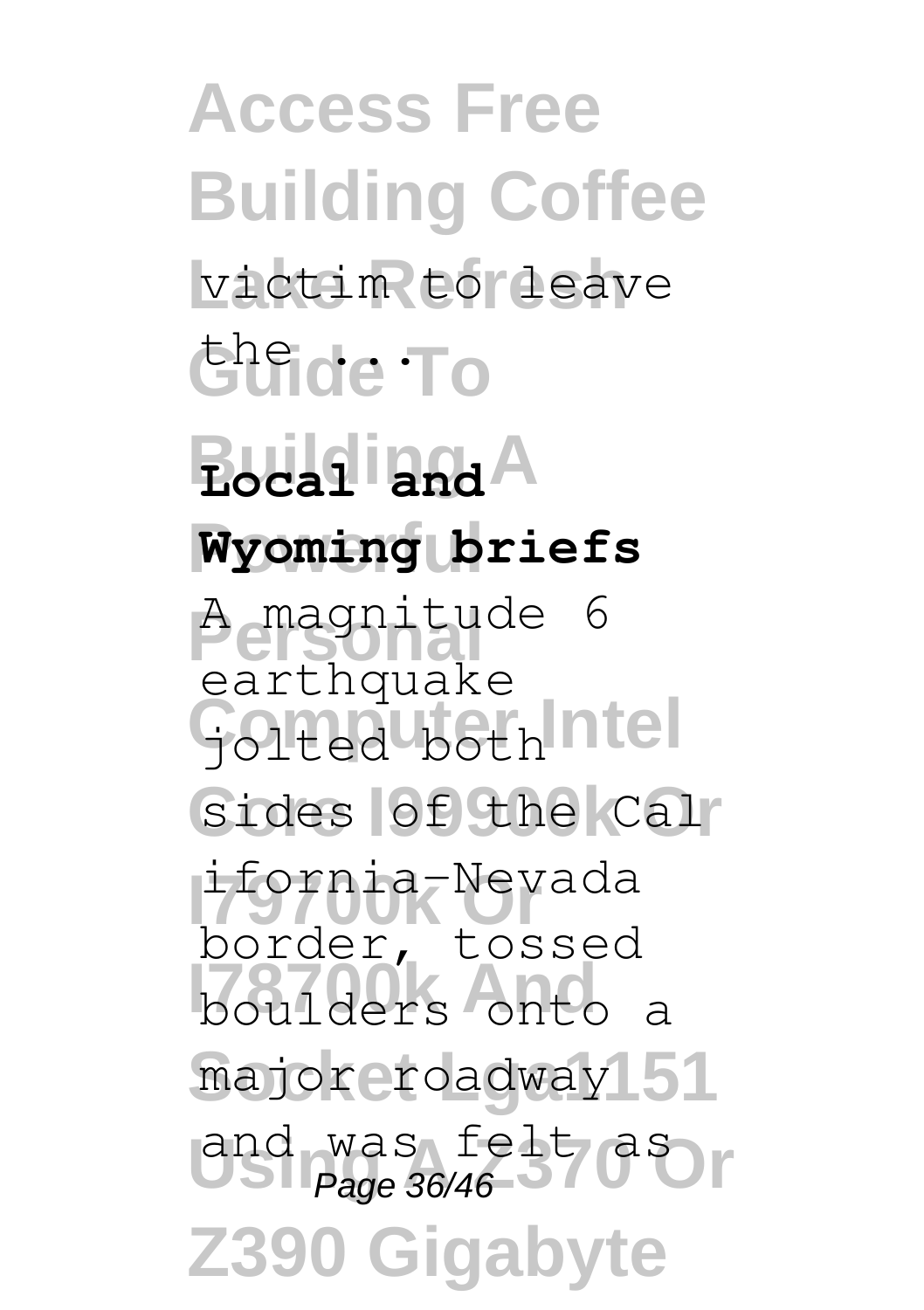**Access Free Building Coffee** far offease Las **Guide To** Vegas and even with days of aftershocks ... San Francisco,

**Personal Aftershocks Computer Intel expected for** days after 0k Or California,<br>Nevada quake **I78700k** in this world excites me more than a road **Z390 Gigabyte California,** Page 37/46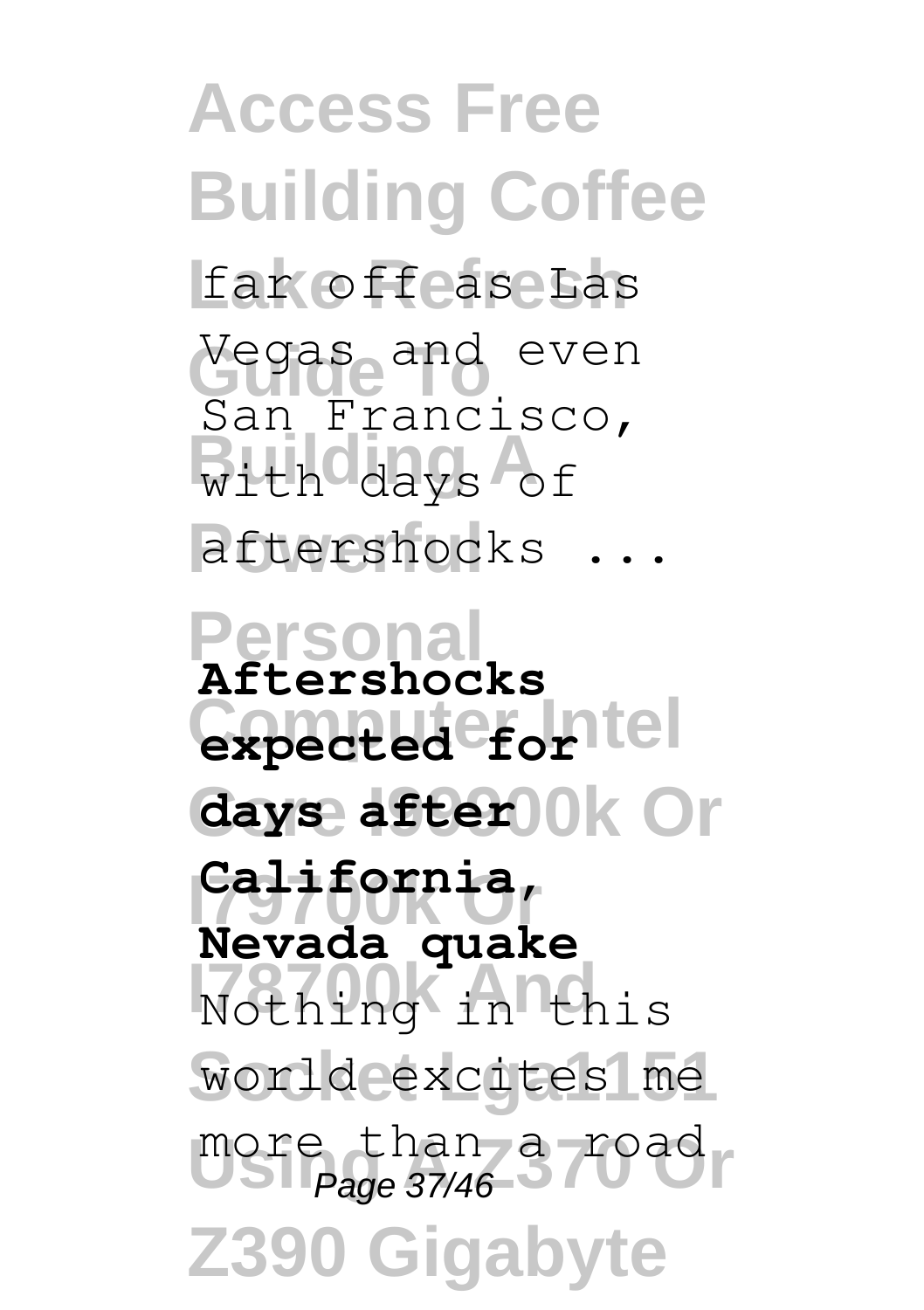**Access Free Building Coffee** trip. The longer the journey, the **Brunachal Powerful** Tourism invited **Personal** us for a weekthere was no way I was going to I pass oup on  $\cdots$ **I78700k And Trans Arunachal Socket Lga1151 Drive 2021: 2,000 life370 Or Z390 Gigabyte** better. When the long road trip, Page 38/46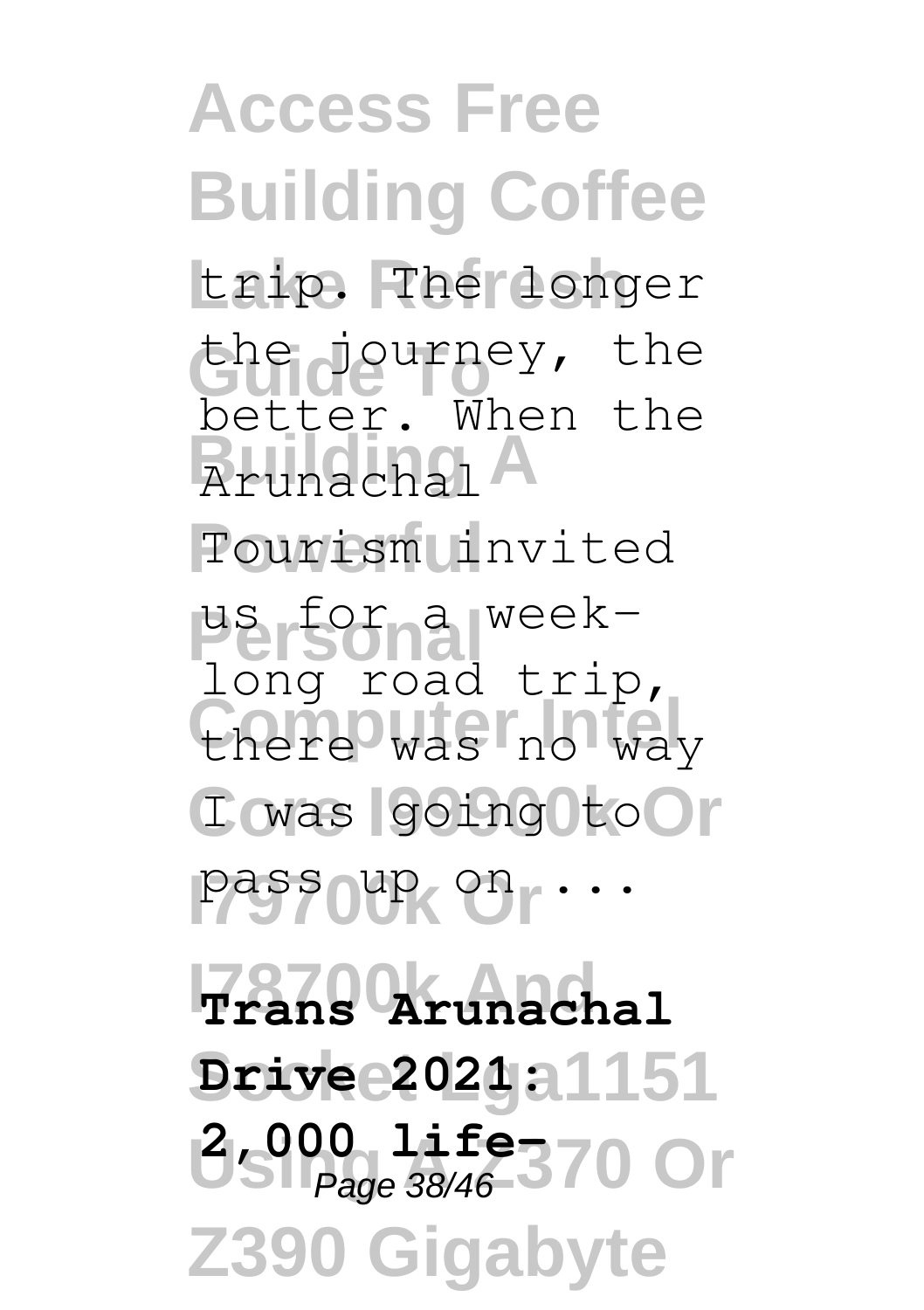**Access Free Building Coffee Lake Refresh changing Guide To kilometres in a** These are the best beach **Personal** hotels for G.S. Friday **Core I99900k Or** like Myrtle Beach, Miami, **I78700k And** and Pensacola. **Socket Lga1151 18 of the best** Or **Z390 Gigabyte Mahindra Thar** families in the Laguna Beach, Page 39/46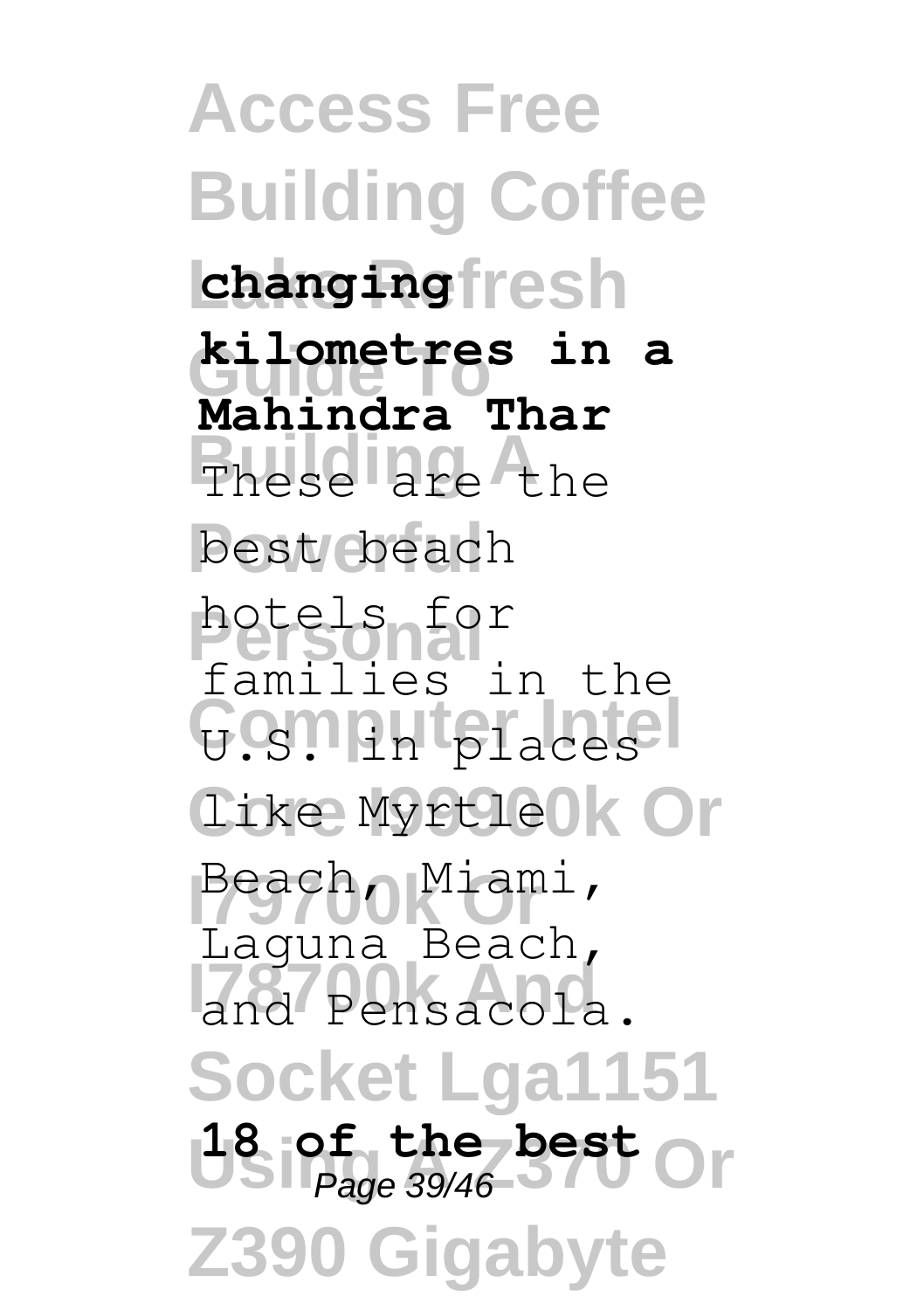**Access Free Building Coffee Lake Refresh beach hotels in Guide To the U.S. for Building A you're traveling Powerful with a baby, Personal teen, Computer Intel pets** There were no Or **I79700k Or** reports of damage or nd **Socket Lga1151** injuries, but more than 100 Or **Z390 Gigabyte families whether grandparents, or** significant Page 40/46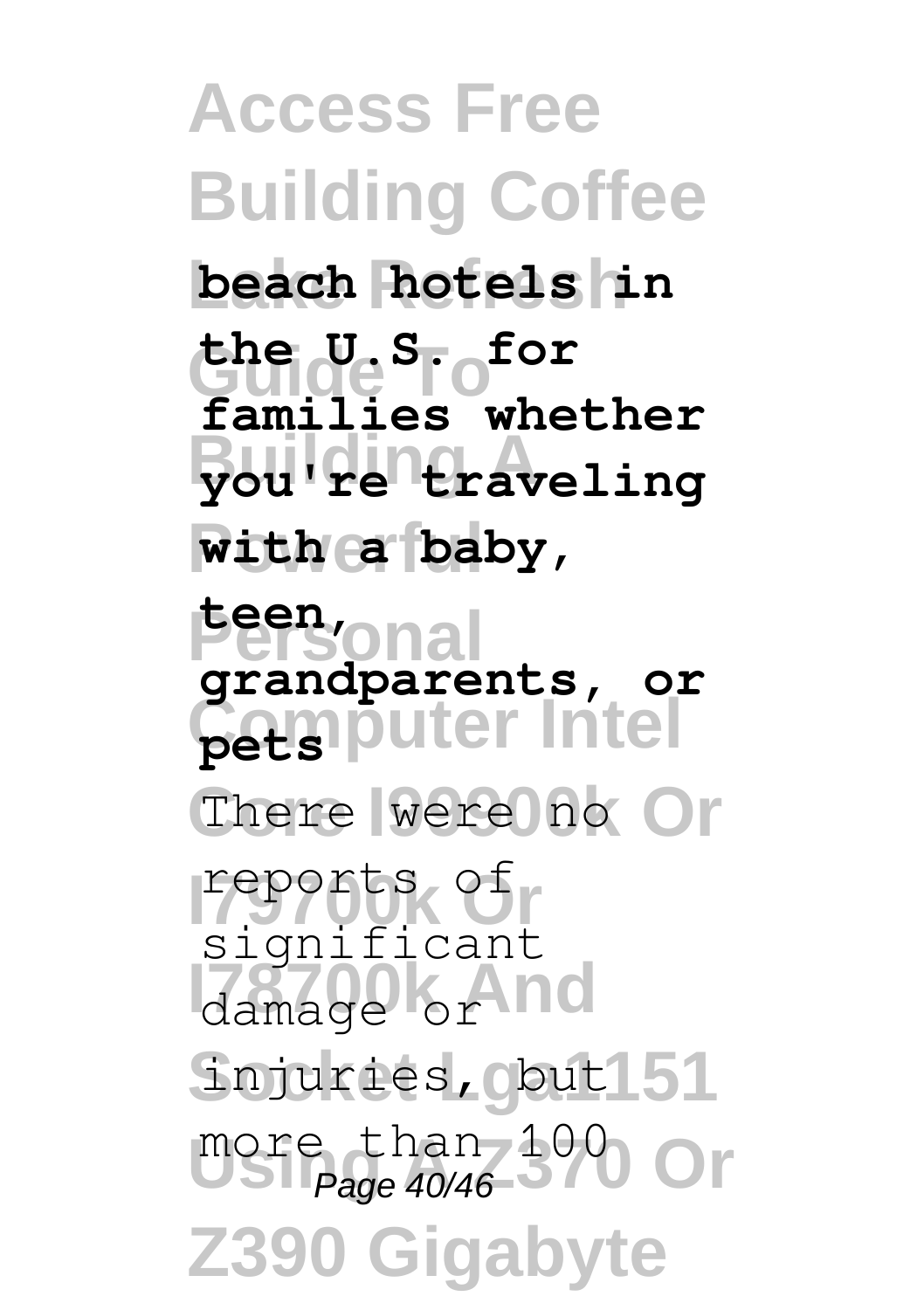**Access Free Building Coffee** aftershocks have been felt, and **Building Accord** in the coming days. many more are

**Personal After 6.0 quake Computer Intel sends rocks,**  $merchandise$ <sup>o</sup> **I79700k Or falling, scores I78700k And rattle Sierra Socket Lga1151 Nevada** Her silky, 3<sup>fur</sup> Or **Z390 Gigabyte of aftershocks** Page 41/46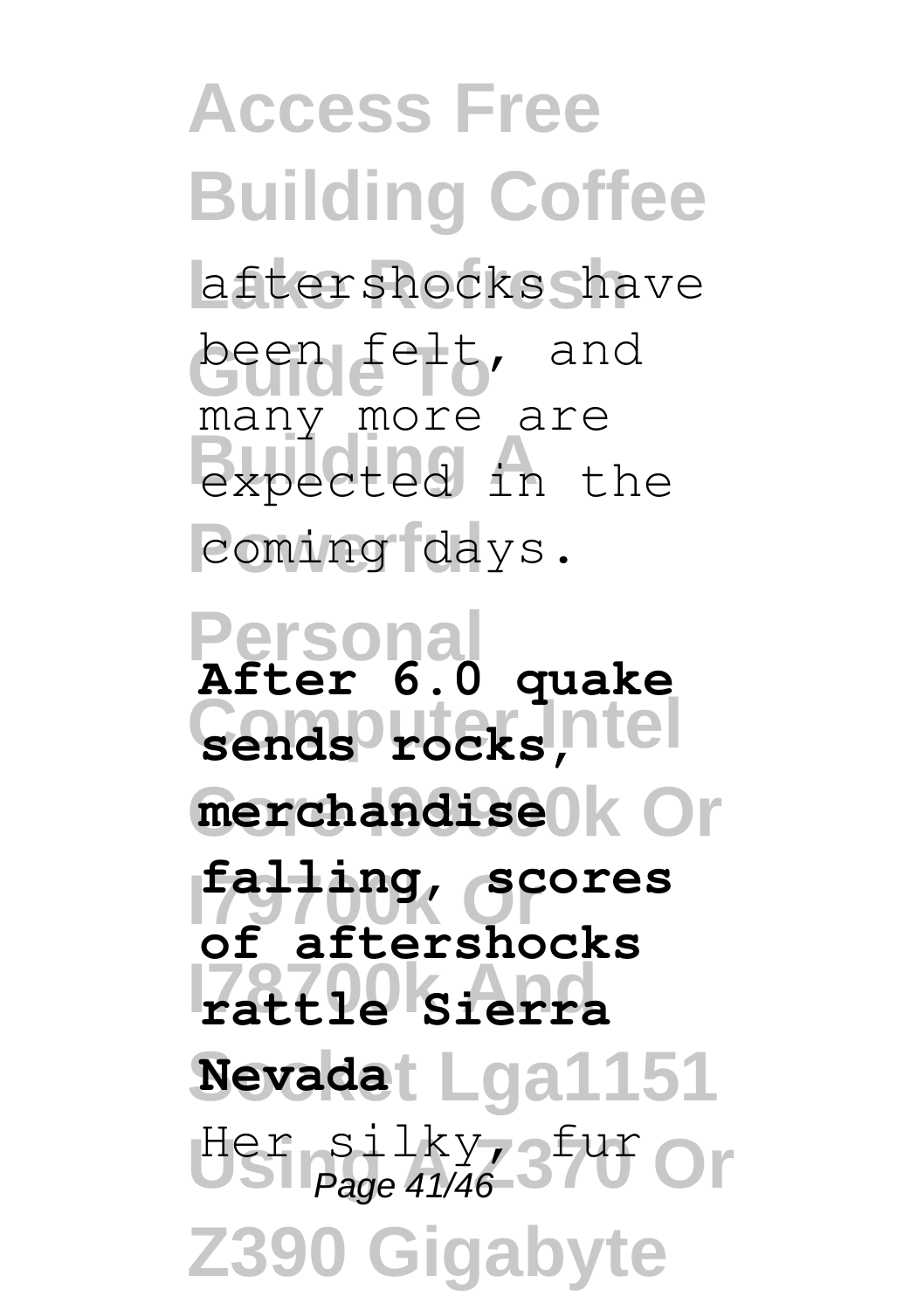**Access Free Building Coffee** coat resembles **Guide To** the classic **Building A** chocolate and coffee swirl coloring. The **Computer Intel** sweet and alk Or **I79700k Or** quick learner. **IF** for a forever person toga1151 Usin<sub>age</sub> 42/46-370 Or **Z390 Gigabyte** beverage, with shelter staff Mocha is looking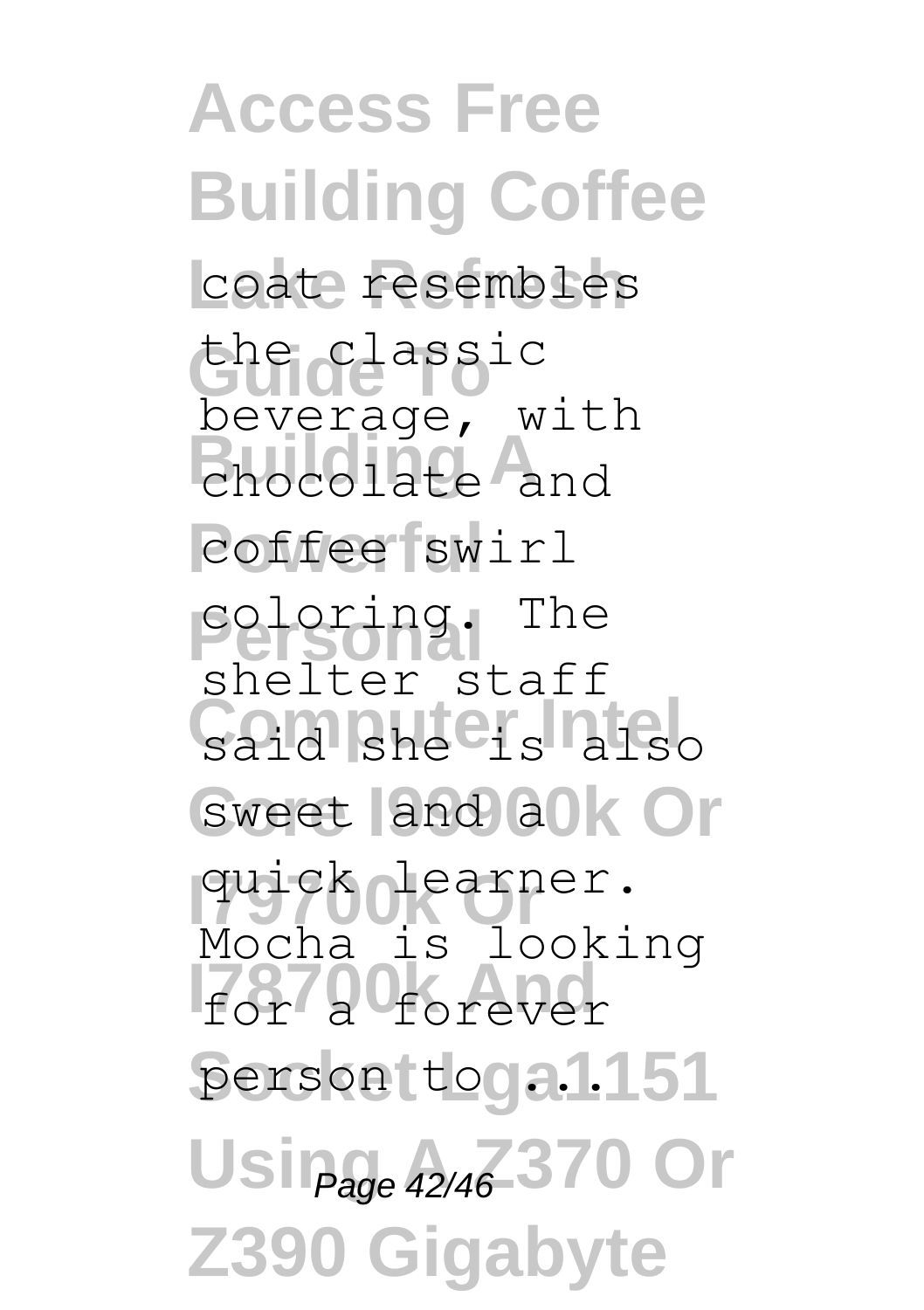**Access Free Building Coffee Lake Refresh Pet of the Week:** Mocha<sub>e</sub><br>For its 2021 Best<sup>o</sup>of State entry, Jacobsen **Personal** focused on its **Computer** Intel enduring 900k Or communities by Salt Lake City's downtown ga1151 remodel the 70 Or **Z390 Gigabyte Mocha** success in transforming Page 43/46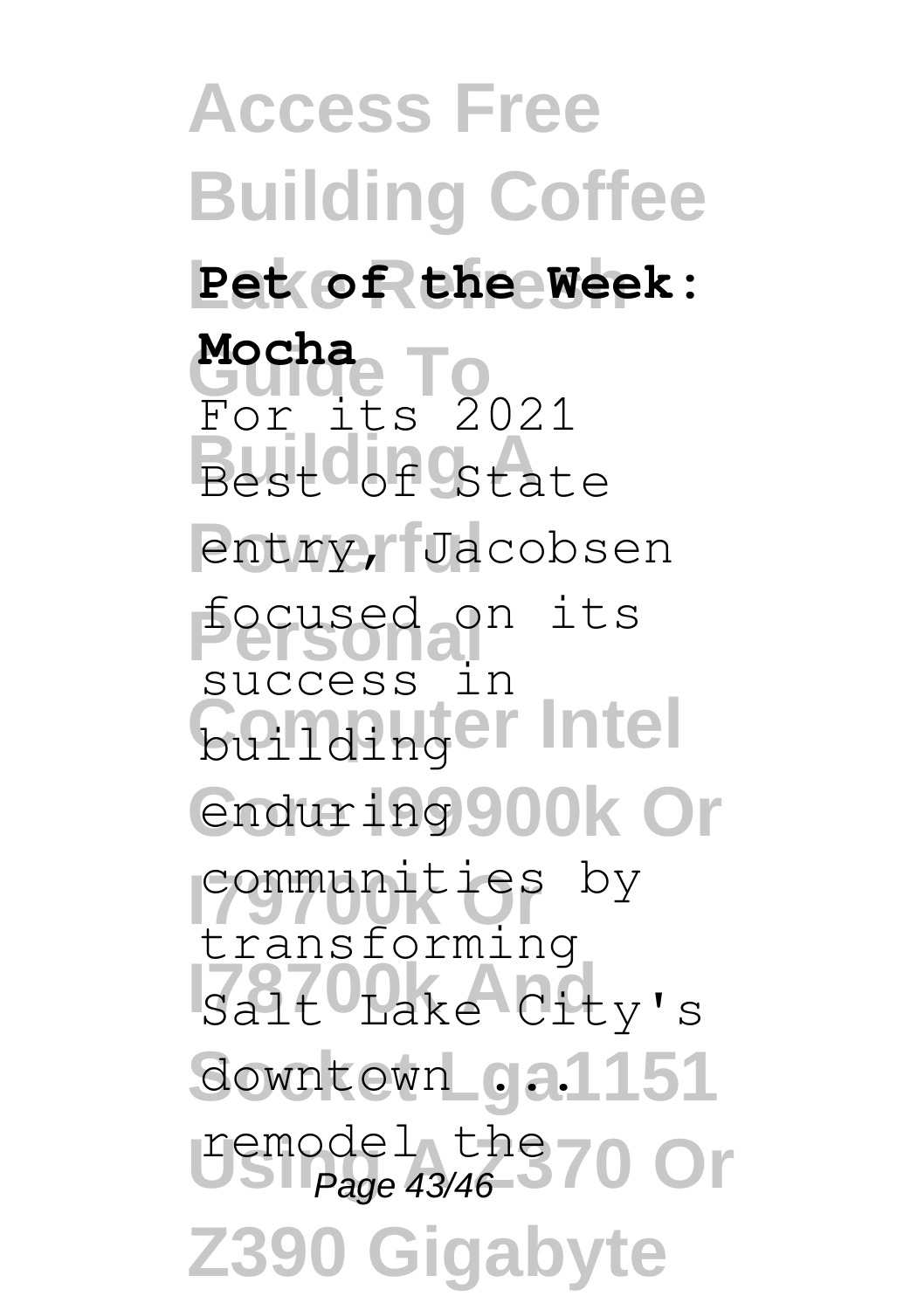**Access Free Building Coffee** mobile coffee **Guide To** shop trailer **Building A Contractor Earns Personal Best of State Computer Intel Projects** An easy 80 miles **I79700k Or** from Chicago and Milwaukee, Lake Geneva, Lga1151 Wisconsin has<br>Page 44/46 **Z390 Gigabyte** used by . **Award for Local** 50 miles from Page 44/46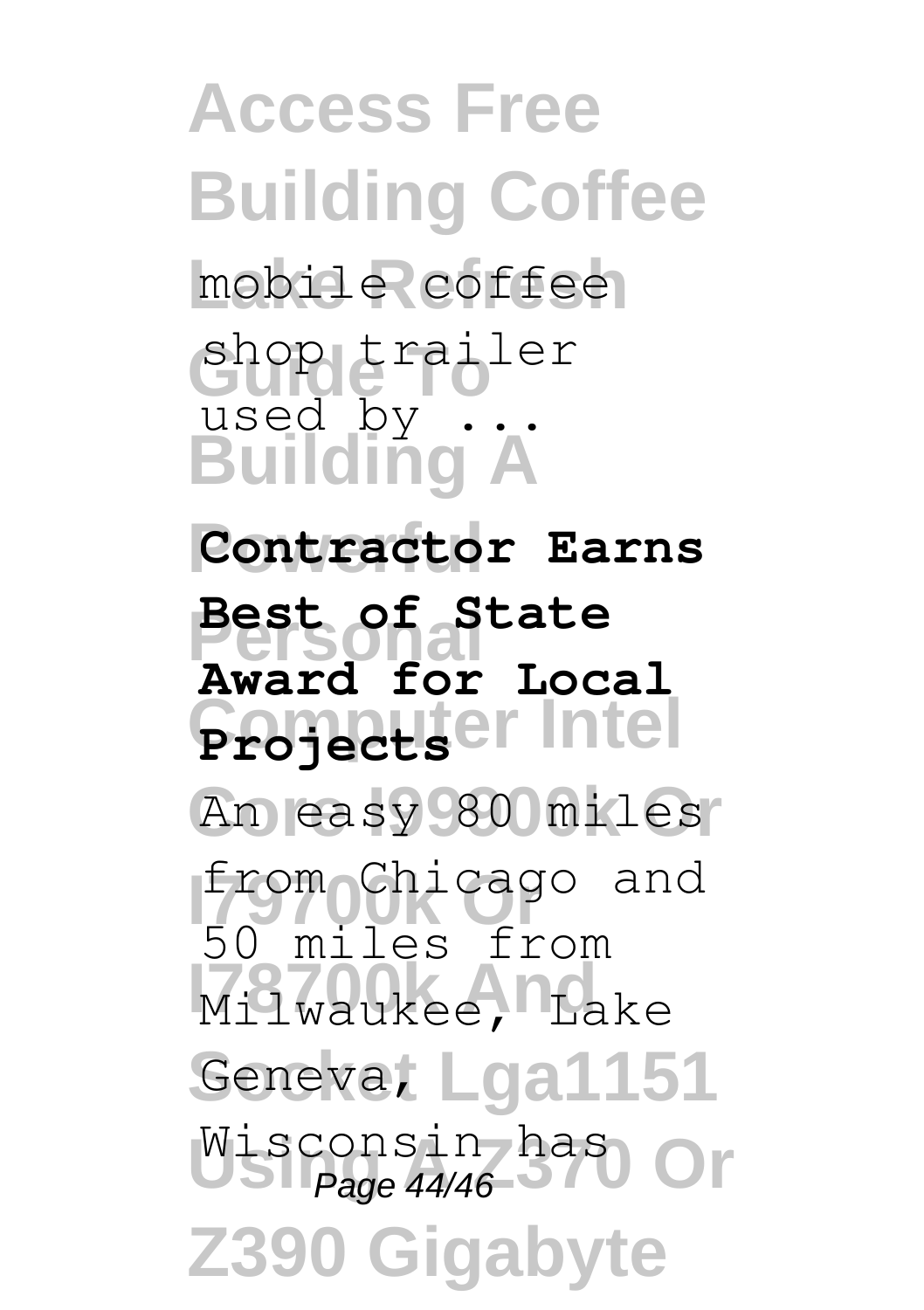**Access Free Building Coffee** been a popular **Guide To** vacay playground **Building A** friends and couples for more than a century. Gosmputer Intel **Core I99900k Or I79700k Or I78700k And** Copyright code : 9fe9b6ae166475d1<br>Page 45/46 **Z390 Gigabyte** for families, There are must-Page 45/46